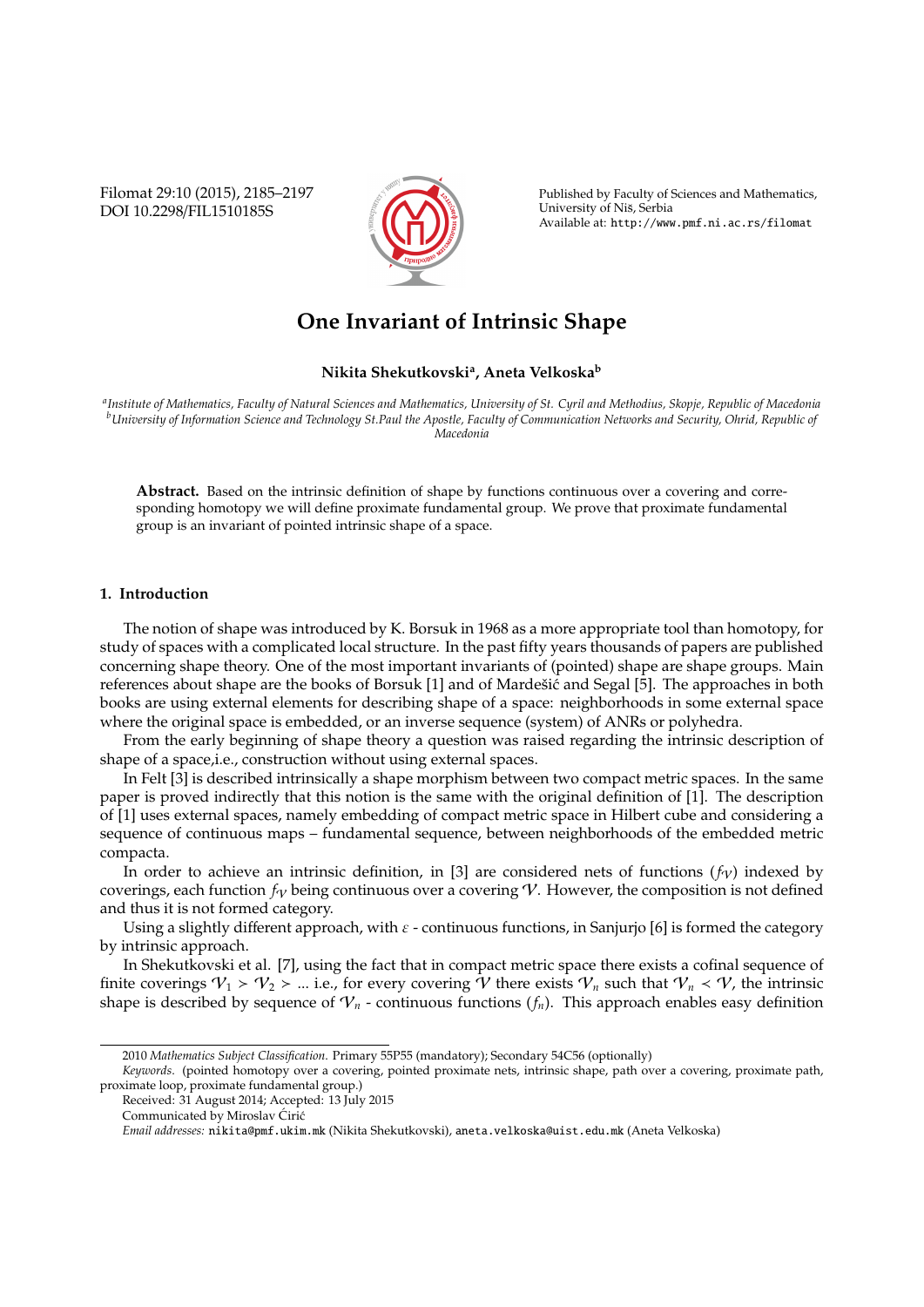of composition of shape morphisms and shape category, and for the first time intrinsic definition of strong shape.

In the same paper is proved that definition of shape morphism coincides with definition of [3]. In Shekutkovski et al. [12] and [13] is proved that categories of Sanjurjo and Shekutkovski coincide, and that are the same with original Borsuk category for compact metric spaces.

For noncompact spaces, we cannot work with sequences. Instead, nets of functions  $(f_V)$  are used which are indexed by coverings from the set of coverings *CovX*.

A generalization for noncompact spaces is given in Kieboom [4] with actually the same approach as presented in this article, and it is shown that for paracompact spaces the obtained intrinsic shape coincides with the notion of [5]. There, shape of a space is obtained by external approach with an inverse system approximating original space. It is known that this approach and original Borsuk approach give the same result for metric compacta.

In this paper we form the pointed intrinsic shape category of paracompact topological spaces based on nets of functions indexed by all coverings. This category is playing the role of pointed homotopy category, and we construct the first invariant of this category called proximate fundamental group.

#### **2. Pointed homotopy over a covering**

First we present some notions about collections of subsets from a fixed set. Let  $\mathcal U$  and  $\mathcal V$  are some collections of subsets of the topological space *X*,  $U \prec V$  means that  $U$  refines  $V$ , i.e., for any set  $U \in U$ there exists a set *V*  $\in$  *V* such that *U*  $\subset$  *V*.

*If U* ∈  $U$ , then the star of *U* is the set *st*(*U*,  $U$ ) = ∪{*x* ∈ *W* | ∀*W* ∈  $U$ , *W* ∩ *U* ≠  $\emptyset$ }.

By  $st(\mathcal{U})$  is denoted the collection of all  $st(U, \mathcal{U})$ ,  $U \in \mathcal{U}$ , i.e.,  $st(\mathcal{U}) = \{st(U, \mathcal{U}) \mid U \in \mathcal{U}\}$ .

By a covering we understand an open covering, and the set of all coverings we denote by *CovX*.

Let consider two paracompact topological spaces *X* and *Y*. First we recall the definition of V - continuous function in [7] and [9].

**Definition 2.1.** *Let*  $\forall$  *is a covering of*  $\forall$ *. A function*  $f : X → Y$  *is*  $\forall$  *- continuous at the point*  $x ∈ X$  *if there exists a* neighborhood  $U_x$  of x and  $V \in V$  such that  $f(U_x) \subseteq V$ .

*A function f* : *X* → *Y is* V *- continuous on X if it is* V *- continuous at every point x* ∈ *X. In this case, the family of all neighborhoods*  $U_x$  *form a covering*  $U$  *of*  $X$ . By this, the function  $f : X \to Y$  is  $V$  - continuous on X if *there exists a covering*  $U$  *of X, such that for any*  $x \in X$  *there exists a neighborhood*  $U \in U$  *of x, and*  $V \in V$  *such that f* (*U*)  $\subseteq$  *V*. We denote: there exists a covering **U** such that *f* (**U**) < **V**.

**Remark 2.1.** *When X and Y are paracompact, it is enough to take* U *and* V *to be locally finite coverings, since locally finite coverings are cofinal in the set of all coverings.*

Now, we define the pointed  $V$  - homotopy.

**Definition 2.2.** Let  $f, g : (X, x_0) \to (Y, y_0)$  are  $\mathcal{V}$  - continuous functions and  $f(x_0) = g(x_0) = y_0$ . We say that f and  $g$  are  $p$ ointed  $V$  - homotopic functions if there exists a function  $F:(X\times I, x_0\times I)\to (Y, y_0)$  such that:

- (1) *F* is st ( $V$ ) *-* continuous, which is  $V$  *-* continuous on  $X \times \partial I$ ,  $\partial I = \{0, 1\}$ ;
- (2)  $F(x, 0) = f(x)$  *and*  $F(x, 1) = g(x)$  *for all points*  $x \in X$ ;

(3)  $F(x_0, s) = f(x_0) = g(x_0) = y_0$  *for all points s*  $\in$  *I.* 

*When two*  $V$  - continuous functions  $f$  and  $g$  are pointed  $V$  - homotopic we denote as  $f \sim p$  (rel {x<sub>0</sub>}).

**Proposition 2.1.** *The relation of pointed*  $V$  - homotopy  $f \sim g$  (rel {x<sub>0</sub>}) of  $V$  - continuous functions is an equivalence *relation.*

*Proof.* The proof is the same as the proof of the Proposition 2.4 in [7] about unpointed homotopy.  $\Box$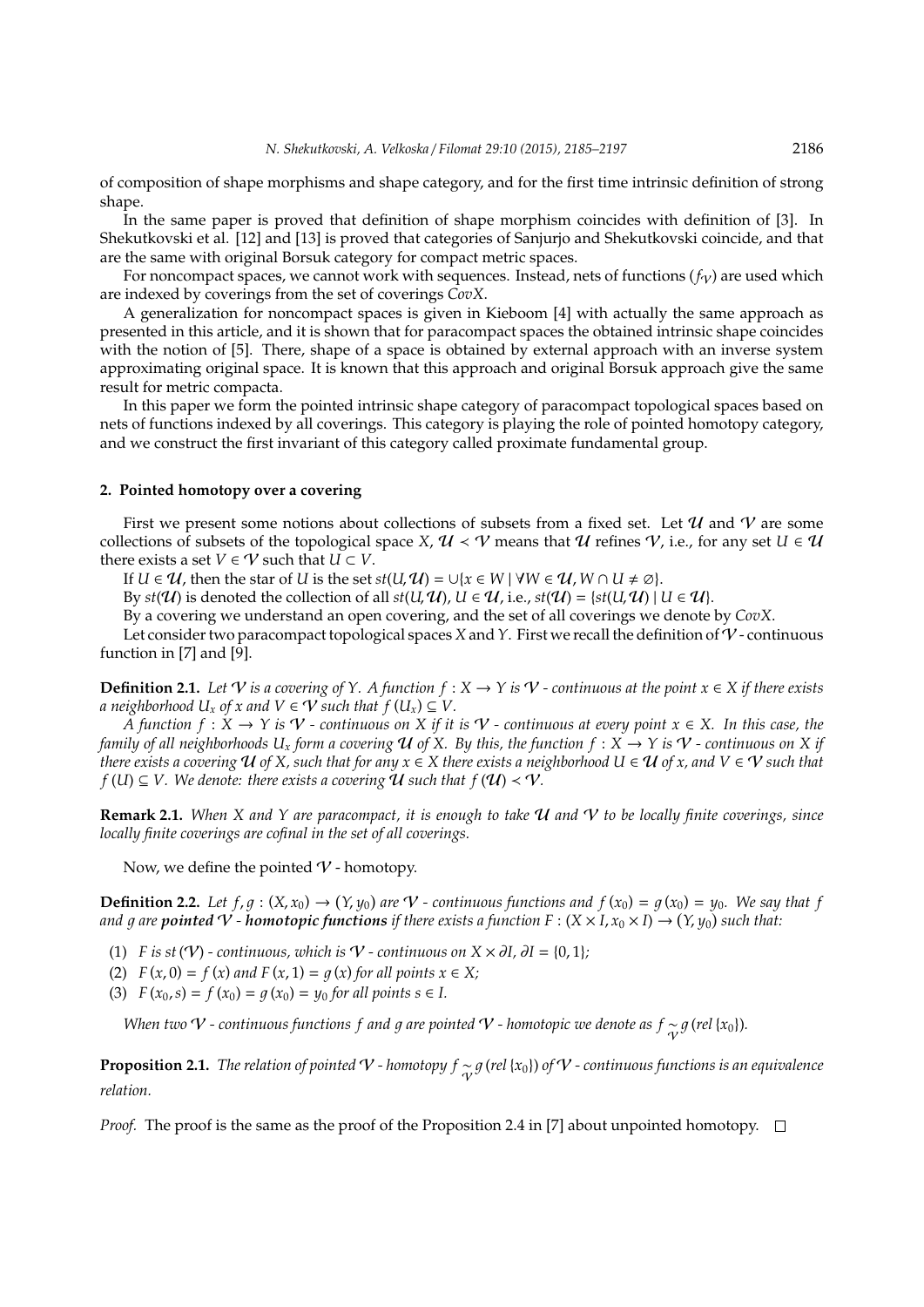**Remark 2.2.** *The definition of*  $V$  *- homotopy between two functions*  $f, g: X \to Y$  *in* [4] (Definition 1.4, p. 703) *requires to exist only*  $V$  *- continuous function*  $F: X \times I \to Y$  such that  $F(x, 0) = f(x)$  and  $F(x, 1) = g(x)$  for all *points*  $x \in X$ .

*However, this is not an equivalence relation, since the usual concatenation of homotopies given by the formula in the proof of Proposition 2.4, of [7] is not always a* V *- continuous function!*

**Proposition 2.2.** Let X, Y, Z are topological spaces,  $x_0 \in X$ ,  $y_0 \in Y$ ,  $z_0 \in Z$ ,  $g: (Y, y_0) \to (Z, z_0)$  is  $W$  - continuous *function and*  $V$  *is a covering of Y, such that*  $g(V) < W$ *. If two*  $V$  *- continuous functions*  $f_1, f_2: (X,x_0) \to (Y,y_0)$ *are pointed*  $V$  *- homotopic functions, i.e.*  $f_1 \simsim f_2$  *(rel {x<sub>0</sub>})<i>, then g*  $\circ$   $f_1 \simsimsim g \circ f_2$  (rel {x<sub>0</sub>}).

*Proof.* By the conditions of the proposition, it follows that the compositions  $g \circ f_1$ ,  $g \circ f_2$  are also W continuous function.

Since  $f_1, f_2: (X, x_0) \to (Y, y_0)$  are pointed  $V$  - homotopic, then there exists a function  $F: (X \times I, x_0 \times I) \to$  $(Y, y_0)$  such that:

(1) *F* is *st* ( $V$ ) - continuous, which is  $V$  - continuous on  $X \times \partial I$ ;

(2)  $F(x, 0) = f_1(x)$  and  $F(x, 1) = f_2(x)$  for all points  $x \in X$ ;

(3)  $F(x_0, s) = f_1(x_0) = f_2(x_0) = y_0$  for all points  $s \in I$ .

Let consider a function  $K : (X \times I, x_0 \times I) \to (Z, z_0)$  defined by  $K(x, s) = (g \circ F)(x, s)$ . Since  $g(\mathcal{V}) < \mathcal{W}$ implies  $g(st(V)) < st(W)$ . Also, *F* is  $st(V)$  - continuous there exists an open covering  $U$ , such that  $F(\hat{\mathcal{U}}) < st(\mathcal{V})$ . We conclude that  $(g \circ F)(\mathcal{U}) = g(F(\mathcal{U})) < g(st(\mathcal{V})) < st(\mathcal{W})$ . Therefore, the function *K* is *st* (W) - continuous.

Since *F* is V - continuous on *X* ×  $\partial I$ ,  $g(\Psi)$  < W and  $g$  is W - continuous function then it follows that  $K = q \circ F$  is *W* - continuous on  $X \times \partial I$ .

If *x* ∈ *X* is an arbitrary point, then *K*(*x*, 0) = (*g* ◦ *F*)(*x*, 0) = *g*(*F*(*x*, 0)) = *g*(*f*<sub>1</sub>(*x*)) = (*g* ◦ *f*<sub>1</sub>)(*x*) and  $K(x, 1) = (g \circ F)(x, 1) = g(\overline{F}(x, 1)) = g(f_2(x)) = (g \circ f_2)(x).$ 

Let  $s \in I$  is an arbitrary point, then

 $K(x_0, s) = (g \circ F)(x_0, s) = g(F(x_0, s)) = g(f_1(x_0)) = (g \circ f_1)(x_0) = z_0 = (g \circ f_2)(x_0).$ Therefore, we showed that the functions  $g \circ f_1$ ,  $g \circ f_2$  are pointed W - homotopic, i.e.,  $g \circ f_1 \sim g \circ f_2$  (*rel* {*x*<sub>0</sub>}).

**Proposition 2.3.** Let  $G : (Y \times I, y_0 \times I) \to (Z, z_0)$  be a st  $(W)$  - continuous function and  $W$  - continuous on  $Y \times \partial I$ . *Then there exists a covering*  $V$  of  $Y$ , such that for each  $V$  - continuous function  $f : (X, x_0) \to (Y, y_0)$ , the function  $G(f \times id)$  :  $(X \times I, x_0 \times I) \rightarrow (Z, z_0)$  *is st* (*W*) *- continuous, and W - continuous on*  $X \times \partial I$ .

*Proof.* The unpointed version of this theorem is proved for compact metric case in [7], Theorem 3.0.5 and in noncompact case the proof actually remains the same.  $\square$ 

#### **3. Pointed proximate nets. Pointed intrinsic shape**

Let consider two paracompact topological spaces *X* and *Y*,  $x_0 \in X$ ,  $y_0 \in Y$ . Now, we will define pointed proximate net from  $(X, x_0)$  to  $(Y, y_0)$ .

**Definition 3.1.** A pointed proximate net from  $(X, x_0)$  to  $(Y, y_0)$  is a family  $f = (f_V | V \in CovY)$  of  $V$  - continuous *functions f*  $_V$  : (*X, x*<sub>0</sub>)  $\rightarrow$  (*Y, y*<sub>0</sub>)*, such that f*  $_W$   $\underset{\sim}{\sim}$  *f*  $_V$  (*rel* {*x*<sub>0</sub>}) *whenever*   $W \leq V$ .

**Definition 3.2.** *Two pointed proximate nets*  $\underline{f}$  *and*  $\underline{g}$  *from* (*X*, *x*<sub>0</sub>) *to* (*Y*, *y*<sub>0</sub>) *are pointed homotopic if*  $f_V \sim g_V$  (*rel* {*x*<sub>0</sub>}) *for all coverings*  $V \in CovY$ *. We denote by*  $f \sim g$  *(rel* { $x_0$ })*.* 

**Proposition 3.1.** *The relation of pointed homotopy of pointed proximate nets is an equivalence relation. The pointed homotopy class of proximate net*  $f$  *from (X, x<sub>0</sub>) to (Y, y<sub>0</sub>) we will denote by*  $\bigl[f\bigr]$ *x*0 *.*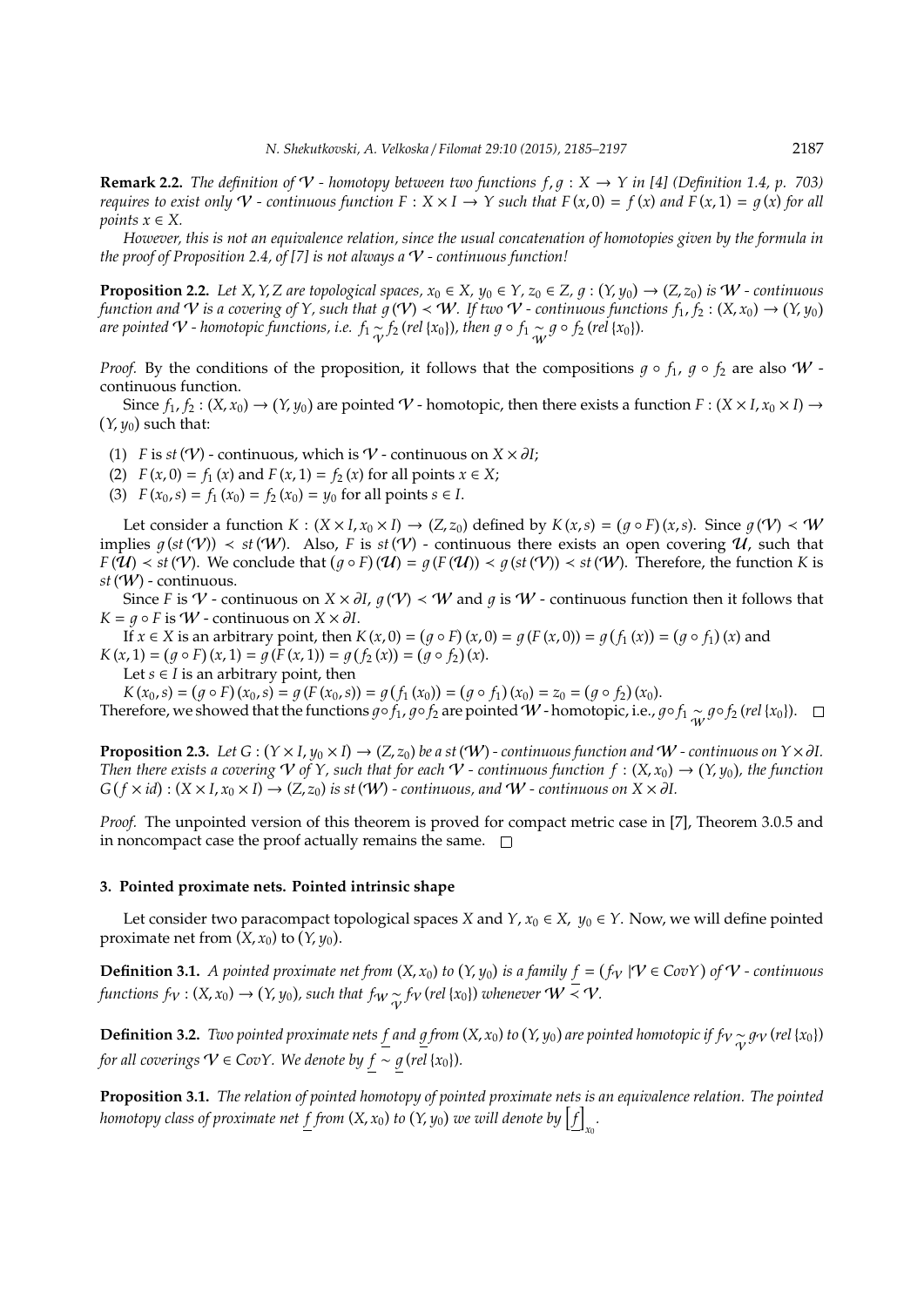*Proof.* Let  $f = (f_V | V \in CovY)$  and  $g = (g_V | V \in CovY)$  be pointed homotopic pointed proximate nets from  $(X, x_0)$  to  $(Y, y_0)$ . Therefore, for all coverings  $\mathcal{V} \in CovY$  the  $\mathcal{V}$  - continuous functions  $f_V$  and  $g_V$  are pointed  $\mathcal V$  - homotopic. For all coverings  $\mathcal V\in CovY$  by Proposition 2.1 the relation of pointed  $\mathcal V$  - homotopy *f*<sub>V</sub> ~ *g*<sub>V</sub> (*rel* {*x*<sub>0</sub>}) of  $\hat{V}$  - continuous functions is an equivalence relation. So, by the definition the relation of pointed homotopy of pointed proximate nets is an equivalence relation.  $\square$ 

Now let introduce a notion of composition of pointed proximate nets  $f : (X, x_0) \to (Y, y_0)$  and  $g : (Y, y_0) \to (Y, y_0)$  $(Z, z_0)$ .

Let  $f = (f_V | V \in CovY)$  and  $g = (g_W | W \in CovZ)$ .

Because  $g_W$  is  $W$  - continuous, then by the definition there exists an open covering V of *Y* such that  $q_W(V) \prec W$ .

We define  $h_W = g_W \circ f_V : (X, x_0) \to (Z, z_0)$ . This function is W - continuous. Although the definition depends on the choice of V, the next Lemma shows that for two coverings  $V, V' \in \overline{CovY}$  such that  $g_{\mathcal{W}}(\mathcal{V})$  ,  $g_{\mathcal{W}}(\mathcal{V'}) < \mathcal{W}$  is true that  $g_{\mathcal{W}} \circ f_{\mathcal{V}} \underset{\mathcal{W}}{\sim} g_{\mathcal{W}} \circ f_{\mathcal{V'}}$  (rel {x<sub>0</sub>}).

**Lemma 3.1.** If f is pointed proximate net and  $V, V' \in CovY$  such that  $g_W(V)$ ,  $g_W(V') < W, W \in CovZ$ . Then  $g_W \circ f_V \mathop{\sim}\limits_W g_W \mathop{\circ}\limits^\frown f_{V'}$  (rel {x<sub>0</sub>}).

*Proof.* Let  $V'' \in CovY$  be a common refinement of V and V', i.e.,  $V'' \prec V$ , V'. Since f is pointed proximate net by the definition follows that  $f_{V''}\frac{1}{V}f_V$  (*rel* {*x*<sub>0</sub>}) and  $f_{V''}\frac{1}{V}f_{V'}$  (*rel* {*x*<sub>0</sub>}). By Proposition 2.2 it follows that *gw* ∘ *f*<sub>V''</sub>  $\frac{1}{W}$  *gw* ∘ *f*v (*rel* {*x*<sub>0</sub>}) and *gw* ∘ *f*<sub>V''</sub>  $\frac{1}{W}$  *gw* ∘ *f*<sub>V'</sub> (*rel* {*x*<sub>0</sub>}). From the transitivity of the pointed homotopy we conclude that  $g_W \circ f_V \sim_{W} g_W \circ f_{V'}$  (*rel* {*x*<sub>0</sub>}).

Now, we will show that the function  $h_W = q_W \circ f_V : (X, x_0) \to (Z, z_0)$  from the discussion above generates a pointed proximate net from  $(X, x_0)$  to  $(Z, z_0)$   $\underline{h} = (h_W = g_W \circ f_V | W \in CovZ)$ , i.e., we will show that for all  $W'$  <  $\hat{W}$  is true that  $h_{W'}$   $\frac{1}{W}$  h<sub>*W*</sub> (*rel* {*x*<sub>0</sub>}).

Let  $W' \prec W$  and since  $g$  is a pointed proximate net then  $g_{W'} \sim g_W$  (rel  $\{y_0\}$ ) by a pointed homotopy *G*, which is *st* (*W*) - continuous function and *W* - continuous on *Y* ×  $\partial$ *I*.

By Proposition 2.3 there exists a  $V''$  of *Y*, such that for each  $V''$  - continuous function  $f_{V''}$  :  $(X, x_0) \rightarrow$  $(Y, y_0)$ , the function  $G(f_{\mathcal{V}''} \times id) : (X \times I, x_0 \times I) \to (Z, z_0)$  is st  $(\mathcal{W})$  - continuous on  $(X \times I, x_0 \times I)$ , and  $\mathcal{W}$  continuous on  $X \times \partial I$ .

It follows  $g_{W'} \circ f_{V''} \underset{W}{\sim} g_W \circ f_{V''}$  (*rel* {*x*<sub>0</sub>}).

Now, consider  $h_{W'} = g_{W'} \circ f_{V'}$  and  $h_W = g_W \circ f_V$  for some  $V' \in CovY$ ,  $g_{W'}(V') \prec W'$  and a covering  $V \in CovY, g_W(V) \prec W$ .

By Lemma 3.1, since  $g_W(V)$  ,  $g_W(V'') < W$  it follows that  $g_W \circ f_V \sim_{W} g_W \circ f_{V''}(rel\{x_0\}).$ 

Now, consider a covering  $\mathcal{V}_1$  of  $Y$ , such that  $\mathcal{V}_1\prec\mathcal{V}'$ ,  $\mathcal{V}''$ . Since  $g_{W'}(\mathcal{V}_1)$  ,  $g_{W'}(\mathcal{V}')<\mathcal{W}'$ , by Lemma 3.1, it follows that  $g_{W'} \circ f_{V_1} \sim_{W'} g_{W'} \circ f_{V'}$  (*rel* {*x*<sub>0</sub>}).

Because  $W' \prec W$  then  $g_{W'} \circ f_{V'} \sim g_{W'} \circ f_{V_1}$  (*rel* {*x*<sub>0</sub>}).

By Proposition 2.2 since  $f$  is a pointed proximate net i.el.,  $f_{V_1} \sim_{V''} f_{V''}(rel\{x_0\})$  and  $g_{W'}(V'') \prec W$ , then is true that  $g_{W'} \circ f_{V_1} \sim g_{W'} \circ f_{V''}(rel\{x_0\}).$ 

Therefore  $g_{W'} \circ f_{W'} \sim g_{W'} \circ f_{V_1}$  (*rel* {*x*<sub>0</sub>})  $\sim_{W} g_{W'} \circ f_{V''}$  (*rel* {*x*<sub>0</sub>}),  $\sim_{W} g_{W'} \circ f_{V''}$  (*rel* {*x*<sub>0</sub>}), i.e., we showed that  $h_{W'} \sim_W h_W$  (*rel* {*x*<sub>0</sub>}).

Now we will give the following definition:

**Definition 3.3.** Let  $\left[ f \right]$  $\begin{bmatrix} x_0 \end{bmatrix}$  and  $\begin{bmatrix} g \end{bmatrix}$ *y*0 *are two pointed homotopy classes of pointed proximate nets. We define a* composition of pointed homotopy classes  $\left\lceil f\right\rceil$  $\begin{bmatrix} x_0 \end{bmatrix}$  and  $\begin{bmatrix} g \end{bmatrix}$  $\int_{y_0}$  by  $\left[g\right]$ *y*0  $\circ$   $[f]$  $\mathbf{g} = \left[ \underline{g} \circ \underline{f} \right]$ *x*0 *.*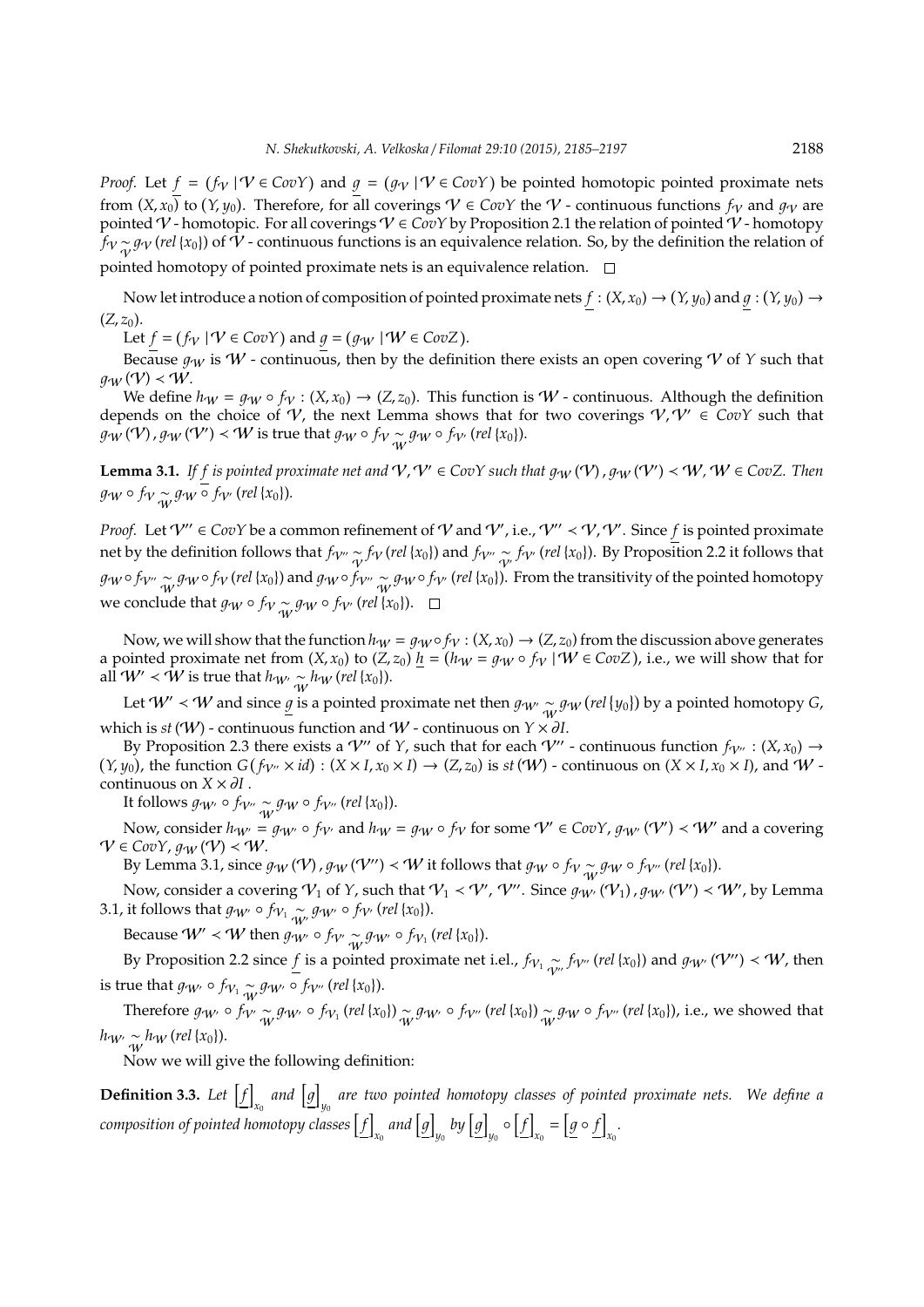From the discussion above in order to show that this composition is well defined we have only to show that if  $f \sim f'(rel\{x_0\})$  and  $g \sim g'(rel\{x_0\})$  then  $h \sim h'(rel\{x_0\})$ , where  $h$  and  $h'$  are the compositions of pointed proximate nets *f* and *g*,  $\overline{f}$  and  $\overline{g}'$ , respectively.

Since  $g \sim g^{\prime}$  *(rel* {y<sub>0</sub>}) by a homotopy then for every  $W \in CovZ$  is true that  $g_{W} \sim g'$  $f_{\mathcal{W}}^{'}$  (rel {y<sub>0</sub>}) and by Proposition 2.3 there exists a covering  $u\in$  CovY,  $g_W(u)$   $<$   $W$ ,  $g'_{_W}(u)$   $<$   $W$  such that for  $u$  - continuous function  $f_{\mathcal{U}} : (X, x_0) \to (Y, y_0)$  it is true that  $g_W \circ f_{\mathcal{U}} \sim g'_{W} \circ f_{\mathcal{U}} (\text{rel } \{x_0\}).$ 

From the definition of the composition of two pointed proximate nets there exist coverings  $V$  and  $V'$ of *Y* such  $g_W(V) < W$  and  $g'_W(V) < W$  such  $h_W = g_W \circ f_V$  and  $h'_W = g'_W \circ f'_W$ .

Since  $\underline{f} \sim \underline{f}'$  (*rel* {*x*<sub>0</sub>}) then  $f_{\mathcal{U}}\frac{d}{dt}f_{\mathcal{U}}'$  (*rel* {*x*<sub>0</sub>}), so by this fact, Lemma 3.1 and Proposition 2.2 we can conclude that  $h_W = g_W \circ f_V \sim g_W \circ f_H$  (rel {x<sub>0</sub>})  $\sim_W g_W' \circ f_H$  (rel {x<sub>0</sub>})  $\sim_W g_W' \circ f_W'$  (rel {x<sub>0</sub>}) =  $h_{W'}'$  i.e.,  $h_W \sim_W h_W'$  (rel {x<sub>0</sub>}) for all  $W \in CovZ$ .

Therefore,  $\underline{h} \sim \underline{h}'$  (*rel* {*x*<sub>0</sub>}).

By the definition of the composition of pointed proximate nets and  $U$  - continuous function the following Theorem is valid.

**Theorem 3.1.** Let  $\left[ f \right]$  $_{x_0}$  :  $(X, x_0) \to (Y, y_0), [\underline{g}]$  $y_0: (Y, y_0) \to (Z, z_0)$  and  $\left[\underline{h}\right]$  $Z_{\alpha}$  :  $(Z, z_0) \rightarrow (W, w_0)$  are three pointed homotopy classes of pointed proximate nets. Then  $[\underline{h}]$ <sub>z<sub>0</sub>  $\circ$   $\left(\left[\underline{g}\right]\right)$ </sub> *y*0 ◦ h *f* i *x*0  $= (\vert \underline{h} \vert)$ <sub>z<sub>0</sub></sub>  $\circ$   $\left[g\right]$ *y*0  $\circ$   $[f]$  $x_0$ .

In this way we proved that the topological pointed spaces and pointed homotopy classes of pointed proximate nets form category of pointed intrinsic shape. We say that pointed topological spaces (*X*, *x*0) and  $(Y, y_0)$  has same pointed intrinsic shape if they are isomorphic in this category.

## 4. Homotopy of  $U$  - paths

Let *X* be a topological space and  $I = [0, 1]$ . Now, we recall some definitions introduced in Shekutkovski et al. [11].

**Definition 4.1.** *Let*  $U$  *be an open covering of the space X and*  $x_0, x_1 \in X$  *are fixed points. The st*  $(U)$  *- continuous function*  $k_{\mathcal{U}}$  :  $I \to X$  which is  $\mathcal{U}$  *- continuous on*  $\partial I = \{0,1\}$  and  $k_{\mathcal{U}}(0) = x_0, k_{\mathcal{U}}(1) = x_1$  is called  $\mathcal{U}$  *- path with endpoints*  $x_0$  *and*  $x_1$ *.* 

**Definition 4.2.** Let  $U$  be an open covering of the space X and  $k_U, l_U : I \to X$  are  $U$  - paths with endpoints  $x_0$  and *x*<sub>1</sub>. We say that the  $U$  - paths  $k_U$  and  $l_U$  are  $U$  - homotopic paths if there exists a function  $F: I \times I \to X$  such that:

- (I)  $F$  is  $st^2(\mathcal{U})$  continuous;
- (II) *F* is st ( $U$ ) *-* continuous on  $\partial I^2 = \partial (I \times I)$ ;
- (III) *F* is  $U$  *-* continuous on  $\partial^2 I^2 = \{(0,0), (0,1), (1,0), (1,1)\};$

*and satisfies the usual conditions for homotopy of paths relative endpoints*

(IV)  $F(t, 0) = k_{\mathcal{U}}(t)$  and  $F(t, 1) = l_{\mathcal{U}}(t)$  for all points  $t \in I$ ;

(V)  $F(0,s) = k_U(0) = l_U(0) = x_0$  and  $F(1,s) = k_U(1) = l_U(1) = x_1$  for all elements  $s \in I$ .

*When two*  $U$  *- paths k<sub>U</sub> and l<sub>U</sub> with same endpoints are*  $U$  - homotopic we denote as k<sub>U</sub>  $\frac{1}{u}$  (rel {0,1}), i.e., *k*u~¦lu.

**Proposition 4.1.** *The relation of*  $u$  *- homotopy k* $u \sim u$  (*rel* {0, 1}) *of*  $u$  *- paths is an equivalence relation.*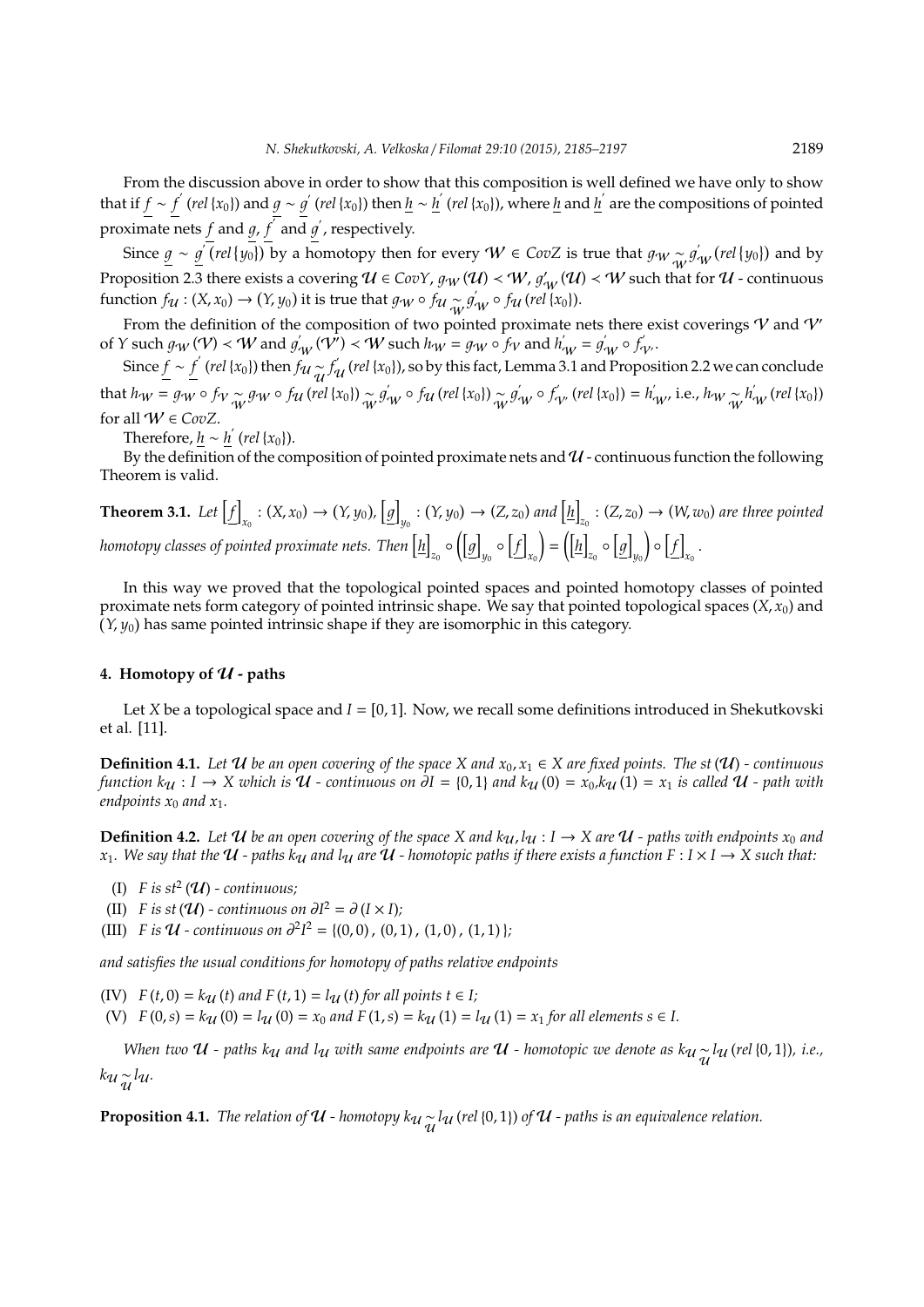*Proof.* It is enough to prove transitivity of the relation. Let  $k_{\mathcal{U}}$ ,  $l_{\mathcal{U}}$ ,  $p_{\mathcal{U}}$  :  $I \to X$  are  $\mathcal{U}$  - paths in *X* such that  $k_u \frac{1}{\mathcal{U}} \left( \text{rel} \{0,1\} \right)$  and  $\overline{l}_u \frac{1}{\mathcal{U}} \rho_u$  (*rel* {0, 1}). Then there exist  $\mathcal{U}$  - homotopies relative endpoints  $K: I \times I \to X$ and  $L: I \times I \rightarrow X$  connecting the  $U$  - paths  $k_U$  and  $l_U$ ,  $l_U$  and  $p_U$ , respectively.

,

We define a function  $H : I \times I \rightarrow \overline{X}$  by:

$$
H(t,s) = \begin{cases} K(t,2s) = K \circ f(t,s), & 0 \le s \le \frac{1}{2} \\ L(t,2s-1) = L \circ g(t,s), & \frac{1}{2} \le s \le 1 \end{cases}
$$

where the continuous functions  $f$  and  $g$  are defined by:

$$
f: I \times \left[0, \frac{1}{2}\right] \to I \times I, f(t, s) = (t, 2s) \text{ and } g: I \times \left[\frac{1}{2}, 1\right] \to I \times I, g(t, s) = (t, 2s - 1).
$$

By Theorem 2.2 [7], since the compositions  $K \circ f$  and  $L \circ g$  are  $st^2(\mathcal{U})$  - continuous on  $I \times \left[0, \frac{1}{2}\right]$ 2 and  $I \times \left[\frac{1}{2}\right]$ the function *H* is  $st^2(\mathcal{U})$  - continuous on *I*  $\times$  *I*.

 $\left(\frac{1}{2}, 1\right]$ , respectively and *st* (U) - continuous on  $I \times \left\{\frac{1}{2}, \frac{1}{2}\right\}$ 2 By the definition of the function *H* and the facts that *K* and *L* are  $st(\mathcal{U})$  - continuous on  $\partial l^2$  it follows

that the function *H* is *st* (U) - continuous on ∂*I* 2 . Also, considering the definition of the function *H* since *K* and *L* are  $U$  - continuous at the points  $(0,0)$ ,  $(0,1)$ ,  $(1,0)$ ,  $(1,1)$  then the function *H* is also  $U$  - continuous at these points.

*Furthermore,*  $H(t, 0) = K(t, 0) = k<sub>U</sub>(t)$  *and*  $H(t, 1) = L(t, 1) = p<sub>U</sub>(t)$  *for all*  $t ∈ I$  *and* 

$$
H(0,s) = \begin{cases} K(0,2s), & 0 \le s \le \frac{1}{2} \\ L(0,2s-1), & \frac{1}{2} \le s \le 1 \end{cases} = \begin{cases} k_{\mathcal{U}}(0), & 0 \le s \le \frac{1}{2} \\ l_{\mathcal{U}}(0), & \frac{1}{2} \le s \le 1 \end{cases} = x_0,
$$

So,  $k_{\mathcal{U}}$   $\sim_{\mathcal{U}}$   $p_{\mathcal{U}}$  (*rel* {0, 1}), i.e., the relation of  $\mathcal{U}$  - homotopy relative endpoints is transitive.

Let consider an open covering U of the space X, and two U - paths  $k_{\mathcal{U}}$ ,  $l_{\mathcal{U}}$  :  $I \to X$  such that  $k_{\mathcal{U}}(1) = l_{\mathcal{U}}(0)$ . We define a concatenation by:

$$
(k_{\mathcal{U}} * l_{\mathcal{U}})(t) = \begin{cases} k_{\mathcal{U}}(2t), & 0 \le t \le \frac{1}{2} \\ l_{\mathcal{U}}(2t-1), & \frac{1}{2} \le t \le 1. \end{cases}
$$

By Theorem 2.2 in [7] the concatenation is well defined and  $st(\mathcal{U})$  - continuous function. Also by the definition of  $U$  - paths  $k_{U}$ ,  $l_{U}$  :  $I \rightarrow X$  the concatenation  $k_{U} * l_{U}$  is  $U$  - continuous on  $\partial I = \{0, 1\}$ . Therefore,  $k_{\mathcal{U}} * l_{\mathcal{U}}$  is  $\mathcal{U}$  - path.

The proofs of the following two theorems are presented in [11].

**Theorem 4.1.** Let  $k_{\mathcal{U}}^0, k_{\mathcal{U}}^1 : I \to X$ ,  $l_{\mathcal{U}}^0, l_{\mathcal{U}}^1 : I \to X$  are  $\mathcal{U}$  - paths such that  $k_{\mathcal{U}}^0, \tilde{\chi}_{\mathcal{U}}^1$  (rel {0, 1}),  $l_{\mathcal{U}}^0, \tilde{\chi}_{\mathcal{U}}^1$  (rel {0, 1}) and the concatenations  $k_{\mathcal{U}}^0 * l_{\mathcal{U}}^0$  and  $k_{\mathcal{U}}^1 * l_{\mathcal{U}}^1$  are defined. Then  $k_{\mathcal{U}}^0 * l_{\mathcal{U}}^0 \widetilde{_{\mathcal{U}}} k_{\mathcal{U}}^1 * l_{\mathcal{U}}^1$  (rel {0, 1}).

**Theorem 4.2.** Let  $k_u$ ,  $l_u$ ,  $p_u: I \to X$  are  $U$  - paths in X and the concatenations  $k_u * l_u$  and  $l_u * p_u$  are defined,  $k_{\mathcal{U}}(1) = l_{\mathcal{U}}(0)$  and  $l_{\mathcal{U}}(1) = p_{\mathcal{U}}(0)$ . Then  $(k_{\mathcal{U}} * l_{\mathcal{U}}) * p_{\mathcal{U}} \underset{\mathcal{U}}{\sim} k_{\mathcal{U}} * (l_{\mathcal{U}} * p_{\mathcal{U}})$  (rel {0, 1}).

Let *X* be a topologic space and  $x_0 \in X$ . The constant  $U$  - path  $c_{x_0} : I \to X$  is defined by  $c_{x_0}(t) = x_0$ , for all  $t \in I$ .

**Definition 4.3.** Let *X* be a topologic space and  $k$ <sup>U</sup> : *I* → *X* is **U** - path in *X*. The **U** - path in *X*,  $k_{\mathcal{U}}^{-1}: I \rightarrow X$ , defined *by*  $k_{\mathcal{U}}^{-1}(t) = k_{\mathcal{U}}(1-t)$  *is called inverse*  $\mathcal{U}$  *- path of the*  $\mathcal{U}$  *- path k* $\mu$ *. Notice that*  $(k_{\mathcal{U}}^{-1})_{\mathcal{U}}^{-1} = k_{\mathcal{U}}$ *.*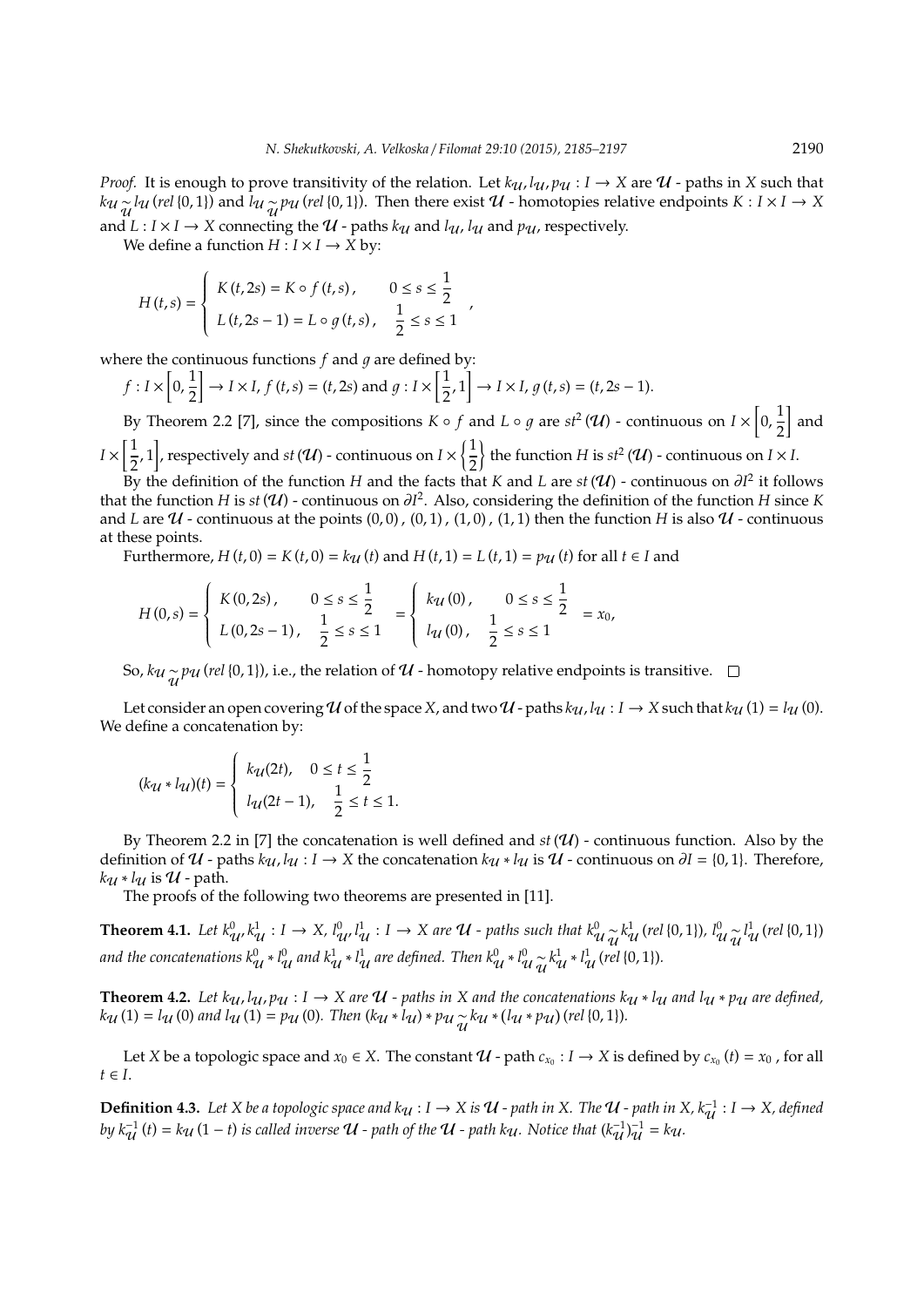The proofs of the following three theorems follow the line of construction of the standard fundamental group (for example Shekutkovski [10]).

**Theorem 4.3.** *Let*  $k_{\mathcal{U}}$  :  $I \rightarrow X$  *is*  $\mathcal{U}$  *- path with endpoints*  $x_0$  *and*  $x_1$ *. Then* 

- a)  $k_{\mathcal{U}} * c_{x_1} \frac{1}{\mathcal{U}} k_{\mathcal{U}}$  (rel {1, 0})
- b)  $c_{x_0} * k_u \sim_k k_u$  (*rel* {1, 0}).
- *Proof.* a) First let represent the square  $I \times I$  as union of two closed sets  $A_1$  and  $A_2$ , i.e  $I \times I = A_1 \cup A_2$ , where  $A_1 = \{(t, s) \mid s \in I, 0 \le t \le \frac{s+1}{2}\}$ 2  $\left\{ A_2 = \left\{ (t,s) \mid s \in I, \frac{s+1}{2} \right\}$  $\frac{+1}{2} \le t \le 1$ .

Let consider the following function defined by  $a(t,s) = k\mathbf{u} \circ f(t,s)$ , where  $f(t,s) = \frac{2t}{s}$  $\frac{1}{s+1}$ . Now, we define a function  $H: I \times I \rightarrow X$  by:

$$
H(t,s) = \begin{cases} a(t,s), & (t,s) \in A_1 \\ x_1, & (t,s) \in A_2. \end{cases}
$$

The function *f* defined on  $A_1$  is continuous. The  $U$  - path  $k_U$  is  $st(U)$  - continuous. So the function  $a = k\mathbf{u} \circ f$  is  $st(\mathbf{U})$  - continuous on  $A_1$ .

If 
$$
(t,s) \in A_1 \cap A_2 = \left\{ \left( \frac{s+1}{2}, s \right) \mid s \in I \right\}
$$
, then  $a(t,s) = k\mathcal{U}(1) = x_1$ .  
By Theorem 2.2 [7] since *a* and constant *U* - path *c*, are st

By Theorem 2.2 [7] since *a* and constant  $U$  - path  $c_{x_1}$  are  $st(U)$  - continuous and equal on  $A_1 \cap A_2$ . The function *H* is  $st^2(\mathcal{U})$  - continuous on  $I \times I$ .

The  $U$  - path  $k_U$  and constant  $U$  - path are  $U$  - continuous on  $\partial I = \{0, 1\}$ . By the definition of the function *a* and constant  $U$  - path  $c_{x_1}$  are  $V$  - continuous functions at the vertices of the sets  $A_1$  and  $A_2$ , respectively.

By the definition of the function  $H$  and the fact that *a* and constant  $\mathcal U$  - path  $c_{x_1}$  are  $st(\mathcal U)$  continuous on *∂A*<sub>1</sub> and ∂*A*<sub>2</sub>, and  $U$  - continuous at the vertices of the sets  $A_1$  and  $A_2$ , it follows that the function *H* is *st* ( $U$ ) - continuous on ∂*I* 2 .

Considering the definition of the function *H* since *a* and constant  $\mathcal U$  - path  $c_{x_1}$  are  $\mathcal U$  - continuous at the points  $(0, 0)$ ,  $(0, 1)$  and  $(1, 0)$ ,  $(1, 1)$ , respectively, the function *H* is  $U$  - continuous on

$$
\partial^2 I^2 = \{(0,0), (0,1), (1,0), (1,1)\}.
$$

If  $s = 0$ 

$$
H(t,0) = \begin{cases} k_{\mathcal{U}}(2t), & 0 \leq t \leq \frac{1}{2} \\ x_1, & \frac{1}{2} \leq t \leq 1 \end{cases} = (k_{\mathcal{U}} * c_{x_1})(t) \text{ for all } t \in I.
$$

If  $s = 1$ 

$$
H(t,1) = \begin{cases} k_{\mathcal{U}}(t), & 0 \le t \le 1 \\ x_1, & 1 \le t \le 1 \end{cases} = k_{\mathcal{U}}(t) \text{ for all } t \in I.
$$

Let *s* ∈ *I* is an arbitrary point. If *t* = 0 then *H* (0,*s*) =  $k$ <sub>*U*</sub> (0) =  $x$ <sub>0</sub>. If *t* = 1 then *H* (1,*s*) =  $x$ <sub>1</sub>. Therefore, we showed that  $k_{\mathcal{U}} * c_{x_1} \frac{1}{\mathcal{U}} k_{\mathcal{U}}$  (*rel* {0, 1}), as required.

b) First let represent the square  $I \times I$  as union of two closed sets  $B_1$  and  $B_2$ , i.e.,  $I \times I = B_1 \cup B_2$ , where

$$
B_1 = \left\{ (t,s) \mid s \in I, 0 \le t \le \frac{1-s}{2} \right\}, B_2 = \left\{ (t,s) \mid s \in I, \frac{1-s}{2} \le t \le 1 \right\}.
$$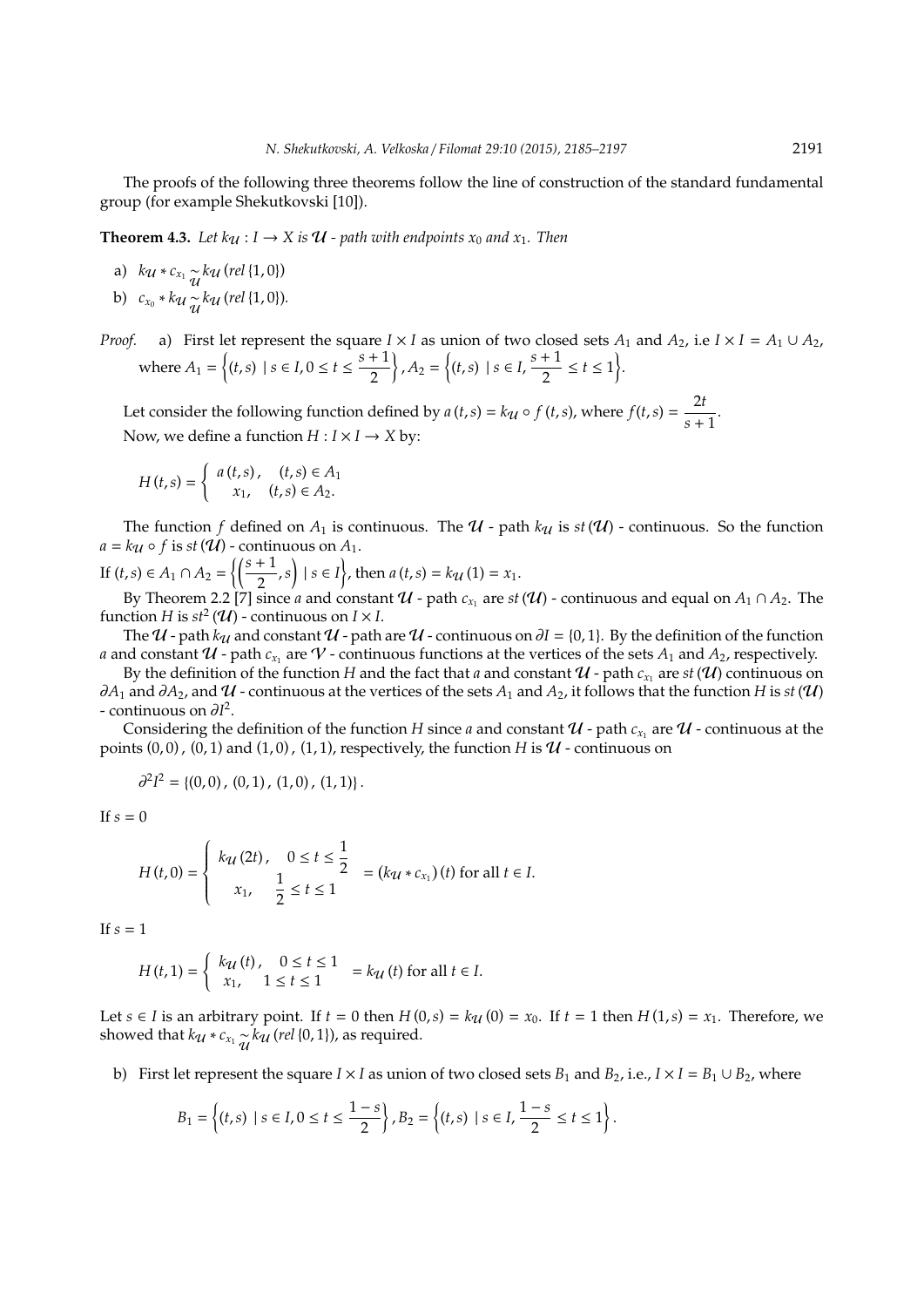Let consider the following function defined by  $b(t,s) = k\mathbf{u} \circ g(t,s)$  where  $g(t,s) = \frac{2t-1+s}{s+1}$  $\frac{1}{s+1}$ . Now, we define a function  $K: I \times I \rightarrow X$  by:

$$
K(t,s) = \begin{cases} x_1, & (t,s) \in B_1 \\ b(t,s), & (t,s) \in B_2. \end{cases}
$$

With similar discussion as in a) can be obtained that the function K is pointed  $\mathcal{U}$  - homotopy relative endpoints connecting the  $U$  - paths  $c_{x_0} * k_{\mathcal{U}}$  and  $k_{\mathcal{U}}$ .

**Theorem 4.4.** Let  $k_{\mathcal{U}}$ ,  $l_{\mathcal{U}}$  : *I* → *X* are  $\mathcal{U}$  - paths in *X* such that  $k_{\mathcal{U}} \sim_{\mathcal{U}} l_{\mathcal{U}}$  (rel {0,1}). Then  $k_{\mathcal{U}}^{-1} \sim_{\mathcal{U}} l_{\mathcal{U}}^{-1}$  (rel {0,1}).

*Proof.* Because  $k_{\mathcal{U}} \sim_{\mathcal{U}} l_{\mathcal{U}}$  (*rel* {0, 1}) there exists a function  $K : I \times I \to X$  connecting the  $\mathcal{U}$  - paths  $k_{\mathcal{U}}$  and  $l_{\mathcal{U}}$ .

Let define a function *H* : *I* × *I* → *X* by: *H*(*t*,*s*) = *K*(1 − *t*,*s*).

All conditions (I) - (III) from the Definition 4.2 are valid for the function *H* by its definition.

Now, if  $s = 0$  then  $H(t, 0) = K(1 - t, 0) = k\mathcal{U}(1 - t) = k\mathcal{U}(1 - t)$  for all  $t \in I$ ; If  $s = 1$  then  $H(t, 1) = H(t, 1) =$  $K(1 - t, 1) = l_{\mathcal{U}}(1 - t) = l_{\mathcal{U}}^{-1}(t)$  for all  $t \in I$ .

Let *s* ∈ *I* is an arbitrary point. If *t* = 0 then *H* (0,*s*) = *K*(1 − 0,*s*) = *K*(1,*s*) = *k*<sub>U</sub> (1) =  $k_{\text{U}}^{-1}$  (0). If *t* = 1 then  $H(1,s) = K(1-1,s) = K(0,s) = l_{\mathcal{U}}(0) = l_{\mathcal{U}}^{-1}(1).$ 

Therefore, we showed that  $k_{\mathcal{U}}^{-1} \sim l_{\mathcal{U}}^{-1}$  (*rel* {0, 1}) as required.

**Theorem 4.5.** Let  $k_{\mathcal{U}}$  :  $I \rightarrow X$  is  $\mathcal{U}$  - path in X such that  $k_{\mathcal{U}}(0) = x_0$  and  $k_{\mathcal{U}}(1) = x_1$ . Then is true that  $k_{\mathcal{U}} * k_{\mathcal{U}}^{-1} \underset{\mathcal{U}}{\sim} c_{x_o}$  (rel {0, 1}).

*Proof.* By the definition of concatenation:

$$
\left(k_{\mathcal{U}} * k_{\mathcal{U}}^{-1}\right)(t) = \begin{cases} k_{\mathcal{U}}(2t), & 0 \le t \le \frac{1}{2} \\ k_{\mathcal{U}}^{-1}(2t-1), & 0 \le t \le \frac{1}{2} \end{cases} = \begin{cases} k_{\mathcal{U}}(2t), & 0 \le t \le \frac{1}{2} \\ k_{\mathcal{U}}(2-2t), & 0 \le t \le \frac{1}{2} \end{cases}.
$$

Let represent the square *I* × *I* as union of two closed sets *A* and *B*, i.e  $I \times I = A \cup B$ , where

$$
A = \left\{ (t,s) \mid s \in I, 0 \le t \le \frac{1}{2} \right\}, B = \left\{ (t,s) \mid s \in I, \frac{1}{2} \le t \le 1 \right\}.
$$

We consider the following functions defined by:

 $a(t,s) = k<sub>U</sub> \circ f(t,s)$ , where  $f(t,s) = 2t(1-s)$  and  $b(t,s) = k<sub>U</sub> \circ g(t,s)$ , where  $g(t,s) = (2-2t)(1-s)$ . Now define a function  $H: I \times I \rightarrow X$  by:

$$
H(t,s) = \begin{cases} a(t,s), & (t,s) \in A \\ b(t,s), & (t,s) \in B. \end{cases}
$$

We can verify all conditions (I) - (III) from the Definition 4.2 for the function *H* with similar discussion as the proof of the Theorem 4.3. Now, if  $s = 0$  then

$$
H(t,0) = \begin{cases} k_{\mathcal{U}}(2t), & 0 \le t \le \frac{1}{2} \\ k_{\mathcal{U}}(2-2t), & \frac{1}{2} \le t \le 1 \end{cases} = (k_{\mathcal{U}} * k_{\mathcal{U}}^{-1})(t) \text{ for all } t \in I.
$$

If  $s = 1$  then

 $H(t, 1) = k_{11}(0) = x_0$  for all  $t \in I$ .

Let  $s \in I$  is an arbitrary point. If  $t = 0$  then  $H(0, s) = k<sub>U</sub>(0) = x<sub>0</sub>$ , and if  $t = 1$  then  $H(1, s) = k<sub>U</sub>(0) =$  $k_{\mathcal{U}} * k_{\mathcal{U}}^{-1}$  (1).

Therefore, we showed that  $k_{\mathcal{U}} * k_{\mathcal{U}}^{-1} \underset{\mathcal{U}}{\sim} c_{x_0}$  (*rel* {0, 1}), as required.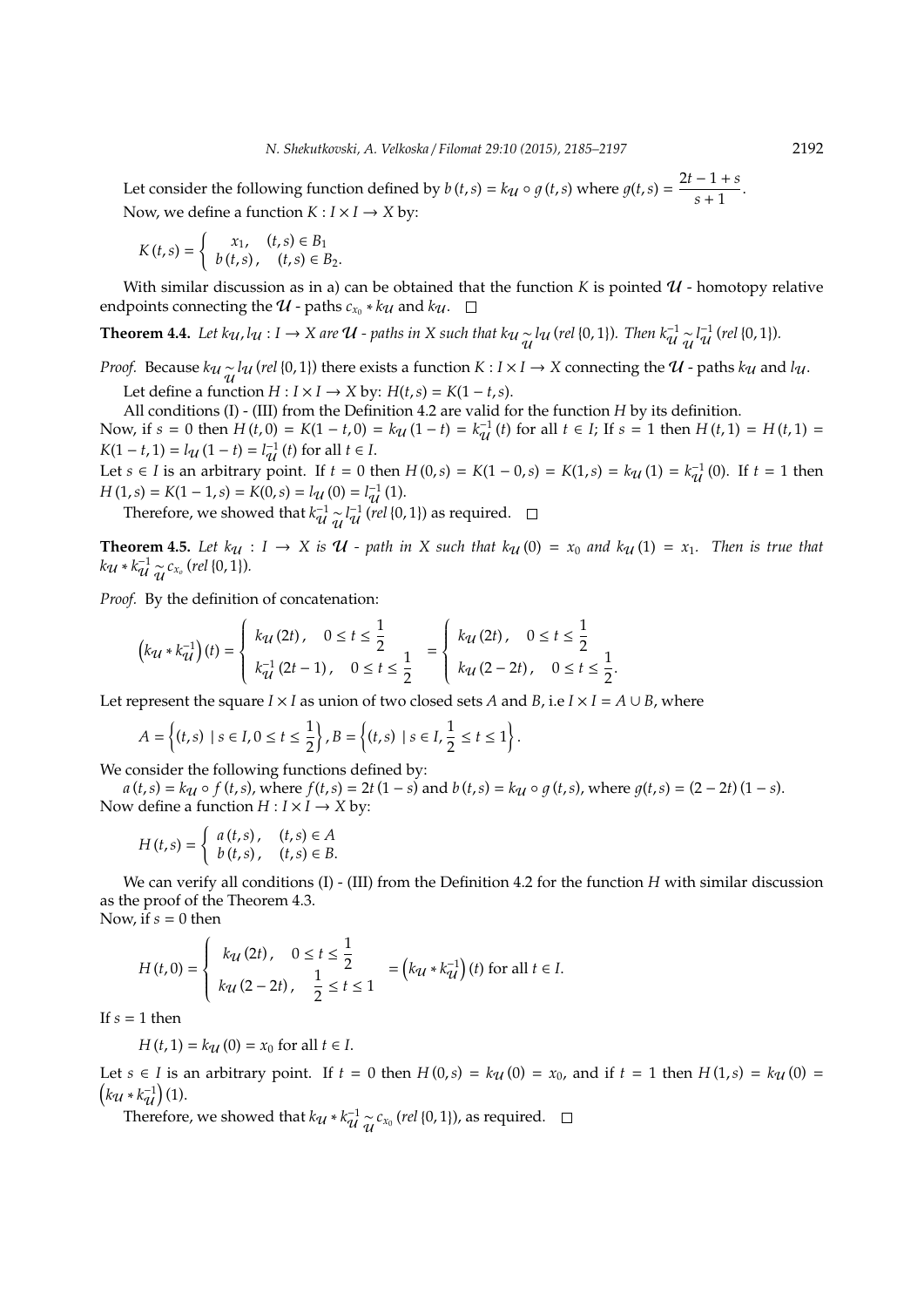### **5. Proximate fundamental group**

Proximate fundamental group is definied in [11]. Now, we recall the definition and prove that it is invariant of pointed shape cathegory.

**Definition 5.1.** *Let*  $U$  *is an open covering of the space*  $X$  *and*  $x_0 \in X$  *is a fixed point. The*  $U$  - *path*  $k_U : I \to X$  *such that*  $k_{\mathcal{U}}(0) = k_{\mathcal{U}}(1) = x_0$  *is called*  $\mathcal{U}$  *- loop in*  $x_0$ *.* 

The homotopy class of  $U$  - loops in  $x_0$ ,  $k_{U}: I \rightarrow X$  we will denote by  $[k_{U}]_{x_0}$ .

**Definition 5.2.** *A proximate loop in*  $x_0$  *(over CovX) is a family*  $\underline{k} = (k_{\mathcal{U}} \mid \mathcal{U} \in CovX)$  *such that*  $k_{\mathcal{V}} \sim_{\mathcal{U}} k_{\mathcal{U}}$  (rel {0, 1}) *for all*  $V < U$ .

We can denote the proximate loop also by  $k = (k\mathcal{U})_{\mathcal{U} \in \mathcal{C}_{\text{OD}}X}$ .

**Definition 5.3.** *Two proximate loops*  $\underline{k}$  *and*  $\underline{l}$  *in*  $x_0$  *are homotopic over all coverings if*  $k_u \frac{1}{u}$  (*rel* {0, 1}) *for all*  $U ∈ CovX$ *. We denote that by k* ∼ *l* (*rel* {0, 1})*.* 

**Proposition 5.1.** *The relation k* ∼ *l* (*rel* {0, 1}) *is an equivalence relation. The homotopy class of proximate loop k in*  $x_0$  *is denoted by*  $\left[\underline{k}\right]$ *x*0 *.*

*Proof.* Let  $\underline{k} = (k_{\mathcal{U}} | \mathcal{U} \in CovX)$  and  $\underline{l} = (l_{\mathcal{U}} | \mathcal{U} \in CovX)$  be two homotopic proximate loops in  $x_0$ . Therefore, *k*<sub>U</sub> ∼ *l*<sub>U</sub> (*rel* {0, 1}) for all coverings  $\bar{U}$  ∈ *CovX*. For all coverings  $U$  ∈ *CovX* by Proposition 4.1 the relation of  $U$  - homotopy relative endpoints  $k_U \sim_{U} \{u \mid (rel\{0,1\})\}$  of  $U$  - loops is an equivalence relation. So, the relation of homotopy of proximate loops is an equivalence relation.  $\square$ 

We consider the following set:

*proxπ*<sub>1</sub> (*X, x*<sub>0</sub>) =  $\left\{ \left[ \underline{k} \right] \right\}$ *x*0  $\left| \underline{k} \right|$  is proximate loop in  $x_0$ .

In this set we define an operation "\*" by:  $\left[\underline{k}\right]$ <sub>*x*<sup>0</sup></sub> ∗ [*l*]  $\kappa_0 = \left[ \underline{k} * \underline{l} \right]$ *x*<sub>0</sub>, where <u>*k* ∗ *l*</u> is defined as: <u>*k* ∗ *l*</u> =  $(k_{\mathcal{U}} * l_{\mathcal{U}} | \mathcal{U} \in CovX)$ .

We will show that this operation is well defined.

First we will find that  $k * l$  is proximate loop in  $x_0$ . By the definition of the composition of two  $U$  - loops for all  $U \in CovX$  the function  $k_{U} * l_{U}$  is  $U$  - loop in  $x_0$ . Now, let consider any  $V \prec U$ . Since  $k$  and  $l$  are proximate loops then  $k_V \frac{1}{\mathcal{U}} k_U$  (*rel* {0, 1}) and  $l_V \frac{1}{\mathcal{U}} l_U$  (*rel* {0, 1}), so by Proposition 1.3 (iii) [4] and Theorem 4.1 is true that  $k_V * l_V \sim k_U * l_U$  (*rel* {0, 1}). Therefore, <u>*k*</u>  $\cdot$  *l* is proximate loop in *x*<sub>0</sub>.

Now, by Theorem 4.1 if  $k_{\mathcal{U}}^0$ ,  $k_{\mathcal{U}}^1$  : *I* → *X*,  $l_{\mathcal{U}}^0$ ,  $l_{\mathcal{U}}^1$  : *I* → *X* are  $\mathcal{U}$  - loops in  $x_0$  such that  $k_{\mathcal{U}}^0$   $\underset{\mathcal{U}}{\sim} k_{\mathcal{U}}^1$  (*rel* {0, 1}),  $l^0_{\cal U}\frac{1}{\tilde{\cal U}}l^1_{\cal U}$  *(rel* {0, 1}) then is true that  $k^0_{\cal U}*l^0_{\cal U}\frac{1}{\tilde{\cal U}}k^1_{\cal U}*l^1_{\cal U}$  *(rel* {0, 1}).

Therefore, the operation "\*" in the set  $prox\pi_1(X, x_0)$  is well defined.

**Theorem 5.1.** *The set prox* $\pi_1$  (*X*, *x*<sub>0</sub>) *with the operation* "\*" *is group. This group prox* $\pi_1$  (*X*, *x*<sub>0</sub>) *is called proximate fundamental group.*

*Proof.* **Associativity:** Let  $\left[\underline{k}\right]$  $\left[\mu\right]$  $\mathbf{r}_0$  and  $\left[\underline{p}\right]$ are homotopy class of proximate loops in  $x_0$ . We should show that:

$$
\left(\left[\underline{k}\right]_{x_0} * \left[\underline{l}\right]_{x_0}\right) * \left[\underline{p}\right]_{x_0} = \left[\underline{k}\right]_{x_0} * \left(\left[\underline{l}\right]_{x_0} * \left[\underline{p}\right]_{x_0}\right) \tag{1}
$$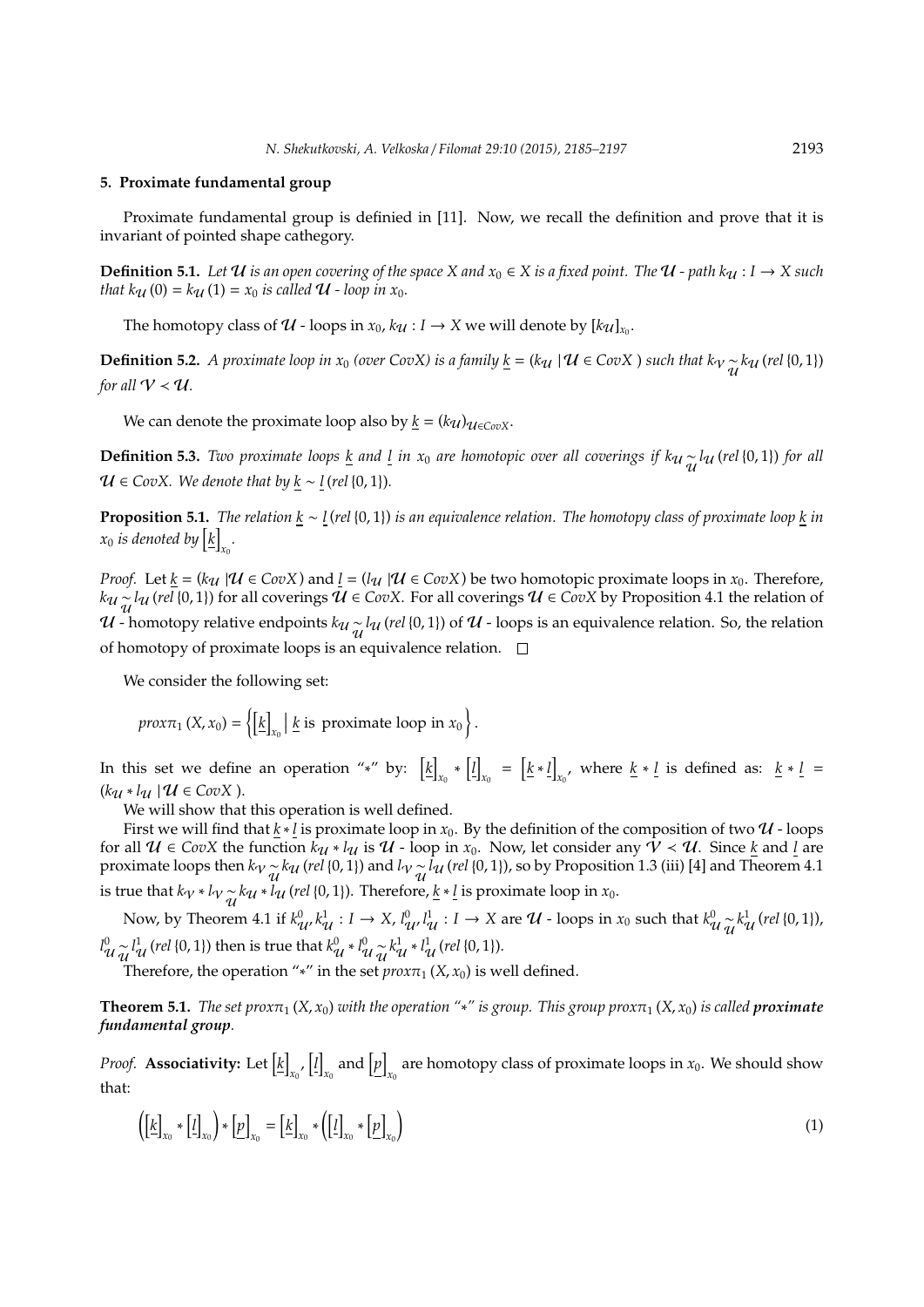For the left side of the equation (1) is true the following identity:

$$
\left(\left[\underline{k}\right]_{x_0} * \left[\underline{l}\right]_{x_0}\right) * \left[\underline{p}\right]_{x_0} = \left[\underline{k} * \underline{l}\right]_{x_0} * \left[\underline{p}\right]_{x_0} = \left[\left(\underline{k} * \underline{l}\right) * \underline{p}\right]_{x_0},\tag{2}
$$

and for the right side of (1) is true:

$$
\left[\underline{k}\right]_{x_0} * \left(\left[\underline{l}\right]_{x_0} * \left[\underline{p}\right]_{x_0}\right) = \left[\underline{k}\right]_{x_0} * \left[\underline{l} * \underline{p}\right]_{x_0} = \left[\underline{k} * \left(\underline{l} * \underline{p}\right)\right]_{x_0} \tag{3}
$$

So, to show that the equation (1) is true is enough to show that  $\left\lceil \left( \underline{k} * \underline{l} \right) * p \right\rceil$  $\mathbf{r}_0 = \left[ \underline{k} * \left( \underline{l} * \underline{p} \right) \right]$  $_{x_0}$ , i.e., that the proximate loops  $(\underline{k} * \underline{l}) * p$  and  $\underline{k} * (\underline{l} * p)$  are homotopic over all coverings.

Let  $k_{\mathcal{U}}$ ,  $l_{\mathcal{U}}$  and  $p_{\mathcal{U}}$  are  $\mathcal{U}$  - loops in  $x_0$  for an arbitrary covering  $\mathcal{U} \in CovX$ . Then by Theorem 4.2  $(ku * l_u) * p_u \underset{u}{\sim} k_u * (l_u * p_u)$  (rel {0, 1}) for any covering  $u \in Cov(X)$ . Therefore,  $(\underline{k} * \underline{l}) * \underline{p} \sim \underline{k} * (\underline{l} * \underline{p})$  (rel {0, 1}), i.e.,  $[(\underline{k} * \underline{l}) * p]$  $\mathbf{r}_0 = \left[ \underline{k} * \left( \underline{l} * \underline{p} \right) \right]$  $x_0$ <sup>.</sup>

So, the associative law for the operation "\*" in the set  $prox\pi_1(X, x_0)$  is true.

**Identity element :** It is the homotopy class  $\begin{bmatrix} c_{x_0} \end{bmatrix}$  $\mathbf{x}_0$  of the constant proximate loop in  $\mathbf{x}_0$  defined by the constant  $U$  - loop  $c_{x_0}$  in  $x_0$ .

Let  $k_{\mathcal{U}}$  is  $\mathcal{U}$  - loop in  $x_0$  for an arbitrary covering  $\mathcal{U} \in CovX$ . Then for an arbitrary covering  $\mathcal{U} \in CovX$ by Theorem 4.3  $k_{\mathcal{U}} * c_{x_0} \frac{1}{\mathcal{U}} k_{\mathcal{U}}$  (*rel* {0, 1}) and  $c_{x_0} * k_{\mathcal{U}} \frac{1}{\mathcal{U}} k_{\mathcal{U}}$  (*rel* {0, 1}).

Therefore, <u> $k * c_{x_0} \sim k$ </u> (*rel* {0, 1}) and  $c_{x_0} * k \sim k$  (*rel* {0, 1}), i.e.,  $k * c_{x_0}$  $\boldsymbol{x}_0 = \left[\underline{k}\right]$  $\left[ c_{x_0} * \underline{k} \right]$  $\begin{bmatrix} x_0 \end{bmatrix} = \begin{bmatrix} k \end{bmatrix}$  $x_0$ . By the definition of the operation "\*" in the set  $prox\pi_1(X, x_0)$  the following identities are true:

 $\left[k\right]$  $\left[c_{x_0}\right]$  \*  $\left[c_{x_0}\right]$  $\kappa_0 = \left[ \underline{k} * \underline{c_{x_0}} \right]$  $\kappa_0 = \left[\underline{k}\right]$  $\alpha$ <sub>*x*0</sub></sub> and  $\boxed{c_{x_0}}$ *x*0 ∗ h *k* i  $\mathbf{r}_0 = \left[ c_{x_0} * \underline{k} \right]$  $\begin{bmatrix} x_0 \end{bmatrix} = \begin{bmatrix} k \end{bmatrix}$  $x_0$ .

**Inverse element:** An inverse element of a homotopy class  $\lfloor \frac{k}{2} \rfloor$  $\mathbf{x}_0$  of a proximate loop in  $\mathbf{x}_0$  is the homotopy class  $\left[\underline{k}^{-1}\right]$ *x*<sub>0</sub> of the proximate loop  $\underline{k}^{-1} = (k_{\mathcal{U}}^{-1} | \mathcal{U} \in CovX)$  defined by the inverse  $\mathcal{U}$  - loop of the  $\mathcal{U}$  - loop  $k_{\mathcal{U}}$  in  $x_0$ . For any covering  $\mathcal{U} \in CovX$  by Theorem 4.5  $k_{\mathcal{U}} * k_{\mathcal{U}}^{-1} \underset{\mathcal{U}}{\sim} c_{x_0}$  *(rel* {0, 1}) and  $k_{\mathcal{U}}^{-1} * k_{\mathcal{U}} \underset{\mathcal{U}}{\sim} c_{x_0}$  *(rel* {0, 1}).

So, [<u>k</u>]  $\kappa_0$  \*  $\left[ \underline{k}^{-1} \right]$  $\kappa_0 = \left[ \underline{k} * \underline{k}^{-1} \right] = \left[ \underline{c_{x_0}} \right]$  $\kappa_0$  and  $\left[\underline{k}^{-1}\right]$  $\kappa_0$   $*$   $\left[$  <u>k</u> $\right]$  $\mathbf{r}_0 = \left[\underline{k}^{-1} * \underline{k}\right] = \left[\underline{c_{x_0}}\right]$ *x*0 . Therefore, the set  $prox\pi_1(X, x_0)$  with the operation  $\mathscr{I}_*$ " is a group.

Let *X* and *Y* be topological spaces, and  $f = (f_V | V \in CovY)$  is a pointed proximate net from  $(X, x_0)$  to (*Y*, *y*<sub>0</sub>).

Now, to the proximate net *f* we can associate an **induced function**  $f_{prox}$  :  $prox\pi_1(X, x_0) \rightarrow prox\pi_1(Y, y_0)$ defined in the following way:

Let  $[\underline{k}]_{x_0} \in prox_{\tau_1}(X, x_0)$ , where  $\underline{k} = (k_{\mathcal{U}} | \mathcal{U} \in CovX)$  is a proximate loop in  $x_0$ . Since the proximate loop is a proximate net, if we define a proximate net  $p = (p_V | V \in CovY)$  as a composition of proximate nets  $\underline{k} = (k_{\mathcal{U}} | \mathcal{U} \in CovX)$  and  $f = (f_{\mathcal{V}} | \mathcal{V} \in CovY)$ , i.e.,  $\overline{p} = f \circ \underline{k} = (p_{\mathcal{V}} = f_{\mathcal{V}} \circ k_{\mathcal{U}} | \mathcal{V} \in CovY)$ , we obtain a proximate loop in  $y_0$ . Finally, we define:

 $f_{prox}([\underline{k}]_{x_0}) = [p]_{y_0}.$ 

Let  $\underline{k}^0$  and  $\underline{k}^1$ , are proximate loops in  $x_0$  from the same homotopy class of proximate loop  $\big[\underline{k}\big]$  $\int_{x_0}$ . So there exists a homotopy *K* between the proximate loops *k* <sup>0</sup> and *k* 1 . Then the proximate loops *f* ◦ *k* <sup>0</sup> and *f* ◦ *k* <sup>1</sup> are homotopic by a homotopy *f* ◦ *K*. Therefore the induced function *fprox* is well defined.

**Theorem 5.2.** Let X and Y are topological spaces,  $f = (f_V | V \in CovY)$  is a pointed proximate net from  $(X, x_0)$  to  $(Y, y_0)$ . Then the induced function  $f_{prox}$ :  $prox\pi_1(X, \overline{X}_0) \rightarrow prox\pi_1(Y, f(x_0))$  *is homomorphism.*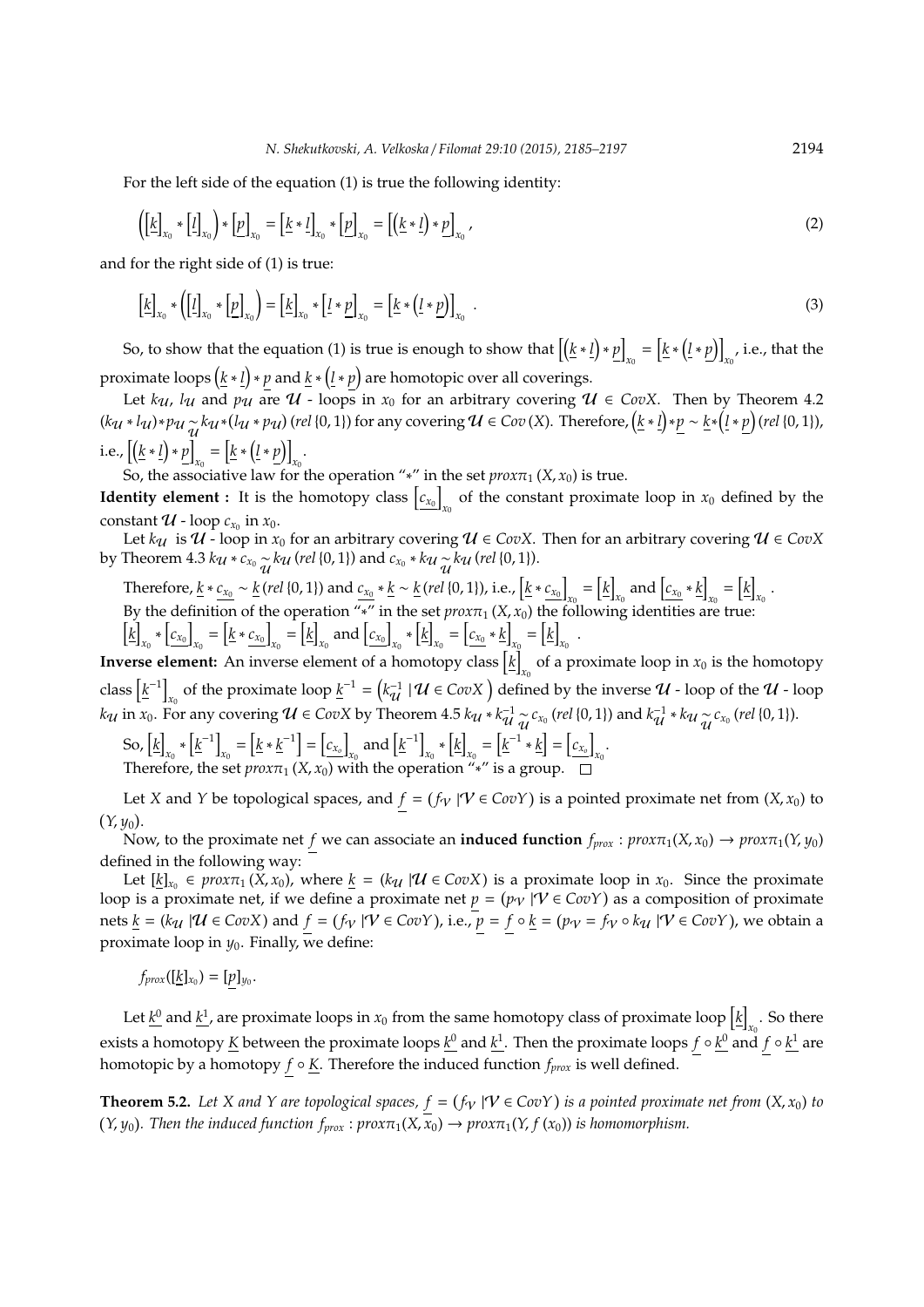*Proof.* Let  $[\underline{k}]_{x_0}$ ,  $[\underline{l}]_{x_0} \in prox_{1}(X, x_0)$ . We should show that:

$$
f_{prox}\left(\left[\underline{k}\right]_{x_0} * \left[\underline{l}\right]_{x_0}\right) = f_{prox}\left(\left[\underline{k}\right]_{x_0}\right) * f_{prox}\left(\left[\underline{l}\right]_{x_0}\right)
$$

Because

$$
f_{prox}\left(\left[k\right]_{x_0} * \left[l\right]_{x_0}\right) = f_{prox}\left(\left[k * l\right]_{x_0}\right) = f_{prox}\left[\left(ku * l\right)u_{\in CovX}\right]_{x_0} = \left[\left(f_V\left(ku * l\right)\right)_{V \in CovY}\right]_{y_0}
$$

and

$$
f_{prox}\left(\left[\underline{k}\right]_{x_0}\right) * f_{prox}\left(\left[\underline{l}\right]_{x_0}\right) = \left[\left(f_V \circ k_U\right)_{V \in Cov} \right]_{y_0} * \left[\left(f_V \circ l_U\right)_{V \in Cov} \right]_{y_0} = \left[\left(\left(f_V \circ k_U\right) * \left(f_V \circ l_U\right)\right)_{V \in Cov} \right]_{y_0}
$$

we should show that  $\left[ (f_V(ku * l_u))_{V \in CovY} \right]_{y_0} = \left[ ((f_V \circ k_u) * (f_V \circ l_u))_{V \in CovY} \right]_{y_0}$ . The equality follows since  $((f_V \circ k_U) * (f_V \circ l_U))(t) =$ 

$$
\begin{cases}\n(f_V \circ k_{\mathcal{U}})(2t), & 0 \le t \le \frac{1}{2} \\
(f_V \circ l_{\mathcal{U}})(2t-1), & \frac{1}{2} \le t \le 1\n\end{cases} = \begin{cases}\nf_V(k_{\mathcal{U}}(2t)), & 0 \le t \le \frac{1}{2} \\
f_V(l_{\mathcal{U}}(2t-1)), & \frac{1}{2} \le t \le 1\n\end{cases} = f_V((k_{\mathcal{U}} * l_{\mathcal{U}})(t)). \square
$$

Since the proximate loop is a proximate net by Theorem 3.1 the following Theorem is valid:

**Theorem 5.3.** Let  $f = (f_V | V \in CovY)$ ,  $f_V : (X, x_0) \to (Y, y_0)$  is  $V$  - continuous, and  $g = (g_W | W \in CovZ)$ ,  $g_W:(Y,y_0)\to (Z,\overline{z_0})$  is  $W$  - continuous, are two proximate nets. For any  $[\underline{k}]_{x_0}\in prox_{\tau_1}(\overline{X},x_0)$  is true that:

$$
\left(\underline{g} \circ \underline{f}\right)_{prox} \left( [\underline{k}]_{x_0} \right) = g_{prox} \left( f_{prox} \left( [\underline{k}]_{x_0} \right) \right)
$$

**Theorem 5.4.** Let  $f = (f_V | V \in CovY)$ ,  $f_V : (X, x_0) \to (Y, y_0)$  is  $V$  - continuous, and  $f' = (f_V | V \in CovY)$ ,  $f'_\mathcal{V}:(X,x_0)\to (Y,\overline{y}_0)$  is  $\mathcal{V}$  - continuous, are two proximate nets. For any proximate loop in  $x_0$  if f and f' are *homotopic then proximate loops in*  $y_0$ *,*  $f \circ k$  *and*  $f' \circ k$  *are homotopic.* 

*Proof.* If *f* and *f'* are homotopic there exists a homotopy  $\underline{F}$  connecting *f* and *f'*. For a covering  $V$  of  $Y$  we choose a covering U of X as in Proposition 2.3. Then  $L = (L_V)$ , where  $L_V = F_V(k_U \times id) : I \times I \rightarrow Y$  is a proximate net. Since

 $L_V(t,0) = F_V k_U(t)$  and  $L_V(t,1) = F_V k'_U(t)$  for all  $t \in I$ , and  $L_V(0,s) = F_V(x_0,s) = y_0$  and  $L_V(1,s) = F_V(x_0,s) =$ *y*<sub>0</sub> for all  $s \in I$ , we have only to check the conditions (I), (II), (III) of Definition 4.2.

- (I) By Proposition 2.3 the function  $k_{\mathcal{U}} \times id : I \times I \to X \times I$  is  $st(\mathcal{U})$  continuous. And  $F_V : X \times I \to Y$  is  $st(\mathcal{V})$  - continuous. It follows  $L_{\mathcal{V}}$  is  $st^2(\mathcal{V})$  - continuous.
- (II) For  $(0, s)$  from  $\partial I^2 = \partial (I \times I)$ , since  $k\mathcal{U} \times \mathcal{U}$  is  $\mathcal{U}$  continuous at point  $(0, s)$  and  $F_V$  is  $st(V)$  continuous at  $(x_0, s) = (k_{\mathcal{U}} \times id)$  (0,*s*), it follows  $L_{\mathcal{V}}$  is *st* ( $\mathcal{V}$ ) - continuous at point (0,*s*). Similar for (1,*s*). For  $(t,0)$  from  $\partial I^2 = \partial (I \times I)$ , since  $k\mathcal{U} \times id$  is  $st(\mathcal{U})$  - continuous at point  $(t,0)$  and  $F_V$  is  $\mathcal{V}$  - continuous at  $(k\mathcal{U}(t), 0) = (k\mathcal{U} \times id)(t, 0)$  it follows  $L_V$  is  $st(V)$  - continuous at point  $(t, 0)$ . Similar for  $(t, 1)$ .
- (III) For (0,0) from  $\partial^2 I^2$ , since  $k_{\mathcal{U}} \times id$  is  $\mathcal{U}$  continuous at point (0,0) and  $F_{\mathcal{V}}$  is  $\mathcal{V}$  continuous at  $(x_0, 0) = (k_{\mathcal{U}} \times id)$  (0, 0), it follows  $L_{\mathcal{V}}$  is  $\mathcal{V}$  - continuous at (0, 0). Similar for all other points (1, 0), (0, 1) and (1, 1) from  $\partial \partial^2 I^2$ .

We proved that  $\underline{L} = (L_V)$  is homotopy connecting  $f \circ \underline{k}$  and  $f' \circ \underline{k}$  as required.

By Theorems 5.2, 5.3 and 5.4 we obtain the following result

**Theorem 5.5.** *Associating prox* $\pi_1(X, x_0)$  *to a pointed topological space*  $(X, x_0)$  *and associating to a proximate net*  $[f]_{x_0}$  the homomorphism  $f_{prox}$ :  $prox\pi_1(X, x_0) \to prox\pi_1(Y, f(x_0))$  we obtain a functor from category of pointed *intrinsic shape to category of groups.*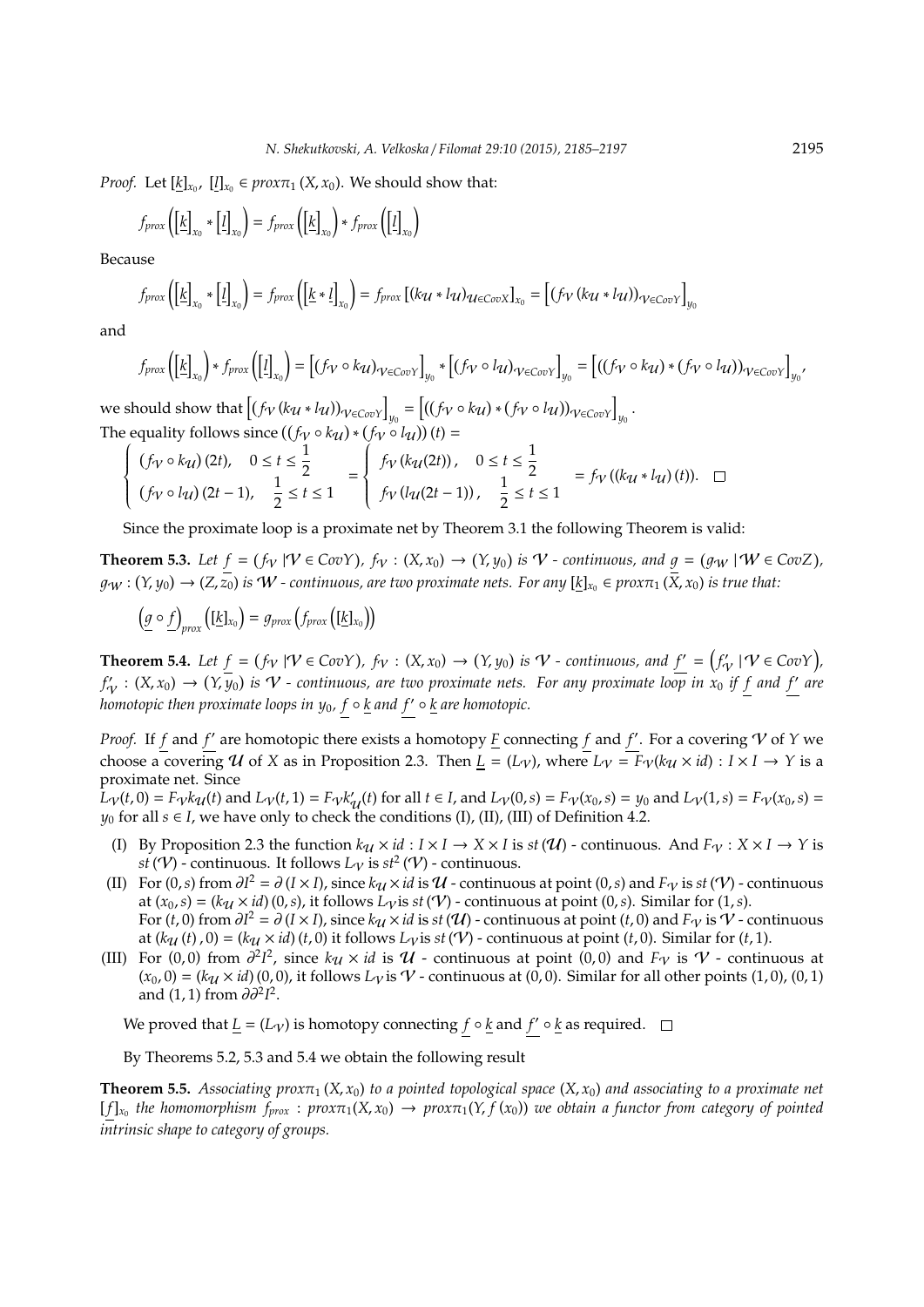*Proof.* Let consider the functor defined above from the category of pointed intrinsic shape to the category of groups.

By Theorems 5.2 and 5.4 this functor is well defined. By Theorem 5.3 it preserves composition of morphisms.

At last, we have to show that it preserves the identity morphisms.

Let  $\left[ f\right]$ be an arbitrary morphism in the category of pointed intrinsic shape from  $(X, x_0)$  to  $(Y, y_0)$ . We consider the pointed homotopy class  $\vert 1_{X} \vert$  $\frac{x_0}{x_0}$  of pointed proximate net  $\frac{1_X}{1}$  defined with the identity function 1*X*. By Definition 3.3 the following identities are true:

$$
\left[\underline{f}\right]_{x_0} \circ \left[\underline{1_X}\right]_{x_0} = \left[\underline{f} \circ \underline{1_X}\right]_{x_0} = \left[\underline{f}\right]_{x_0}
$$

So, an identity morphism in the category of pointed intrinsic shape is the pointed homotopy class of  $\left[1_{X}\right]$  $_{x_0}$  pointed proximate net  $\underline{1_X}$  defined with the identity function  $1_X$  in the topological space *X*.

The induced function  $1_{prox}$ :  $prox\pi_1(X, x_0) \rightarrow prox\pi_1(X, x_0)$  associated to the identity morphism is defined in the following way:  $1_{prox}([\underline{k}]_{x_0}) = [1_X \circ \underline{k}]_{x_0}$ , where  $[\underline{k}]_{x_0} \in prox_1(X, x_0)$  is the homotopy class of the proximate loop  $\underline{k} = (k_{\mathcal{U}} \mid \mathcal{U} \in CovX)$  in  $x_0$ . Since  $1_{prox}([\underline{k}]_{x_0}) = [\underline{1_X} \circ \underline{k}]_{x_0} = [\underline{k}]_{x_0} = 1_{prox\pi_1(X, x_0)}([\underline{k}]_{x_0})$  we conclude that the function from the category of pointed intrinsic shape to category of groups preserves the identity morphisms.  $\square$ 

By this theorem we proved that  $prox\pi_1(X, x_0)$  is an invariant of pointed intrinsic shape of a pointed space  $(X, x_0)$ . If  $(X, x_0)$  and  $(Y, y_0)$  have same pointed intrinsic shape then their proximate fundamental groups are isomorphic.

**Example 5.1.** *The proximate fundamental group of a circle and Warsaw circle are isomorphic to additive group of integers.*

*Proof.* Notions of shape and homotopy for finite polyhedra coincide. So, there is  $1 - 1$  corespondence between homotopy classes of pointed maps  $(S^1, 1) \rightarrow (S^1, 1)$  and homotopy classes of pointed proximate nets  $(S^1, 1)$  →  $(S^1, 1)$ .

We consider the unit circle *S*<sup>1</sup> in the complex plain and define maps  $f^n : (S^1, 1) \rightarrow (S^1, 1)$  by  $f^n(z) = z^n$ , *n* ∈  $\mathbb{Z}$ .

Then, the only classes of pointed homotopy of maps  $(S^1,1) \to (S^1,1)$  are  $[f^n]$ ,  $n \in \mathbb{Z}$ , and these are exactly the elements of the fundamental group of the circle, i.e.,  $\pi_1(S^1) = \{ [f^n] \mid n \in \mathbb{Z} \}$ .

Since there is 1 – 1 corespondence between homotopy classes of pointed maps  $(S^1, 1) \rightarrow (S^1, 1)$  and homotopy classes of pointed proximate nets  $(S^1, 1) \rightarrow (S^1, 1)$ , the only pointed homotopy classes of pointed proximate nets  $(S^1, 1) \to (S^1, 1)$  are  $[(f^n_{\mathcal{V}})]$ ,  $n \in \mathbb{Z}$ , where the proximate net  $(f^n_{\mathcal{V}})$  is defined by  $f^n_{\mathcal{V}} = f^n$  for all coverings V. The pointed homotopy classes of pointed proximate nets  $[(f_{\gamma}^n)]$ ,  $n \in \mathbb{Z}$ , are exactly the elements of the **proximate** fundamental group of the circle, i.e.,  $prox\pi_1(S^1) = \{[(f^n_{\gamma})] \mid n \in \mathbb{Z}\}\$ .

The operation "∗" in fundamental group of a circle is defined by concatenation of paths. It is well known that the definition leads to  $[f^n] * [f^m] = [f^{n+m}]$ , i.e., the fundamental group of a circle is isomorphic to additive group of integers ( for example, see [10] ).

Since the operation ∗ in proximate fundamental group of a circle is defined also by concatenation of paths then the operation in  $prox\pi_1(S^1)$  is given by

$$
[(f_{\mathcal{V}}^{n})] * [(f_{\mathcal{V}}^{m})] = [(f_{\mathcal{V}}^{n+m})].
$$

Then, with  $[f^n] \to [(f^n_{q'})]$  is defined a natural isomorphism  $\pi_1(S^1) \to prox_{\pi_1(S^1)}$ , between fundamental group and **proximate** fundamental group of the circle.

Finally, by Theorem 5.5 the **proximate** fundamental group is an invariant of pointed intrinsic shape. Since a circle and Warsaw circle have the same shape, they also have the same intrinsic shape and isomorphic proximate fundamental groups.  $\square$